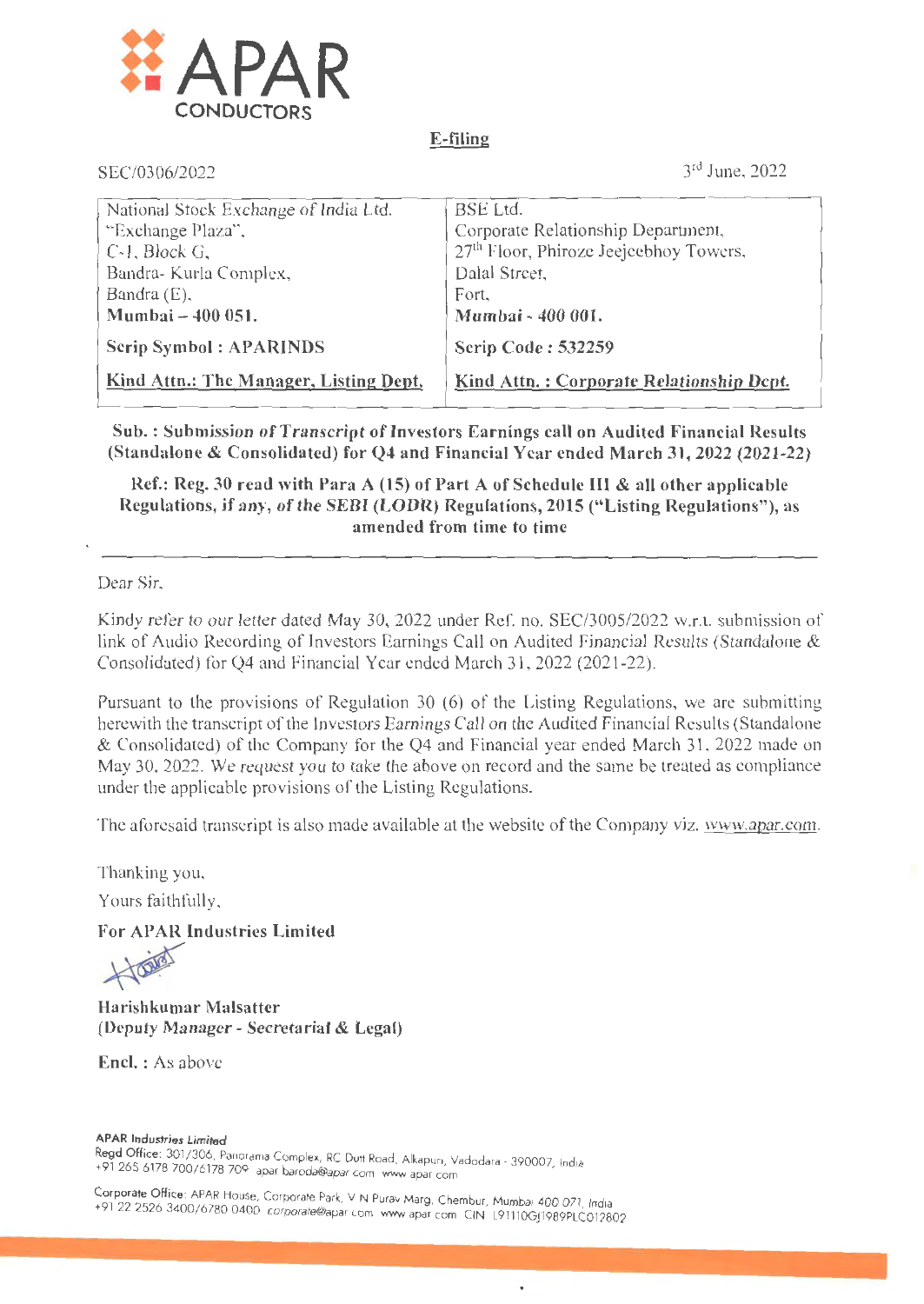## **Apar Industries Limited Q4 FY22 Earnings Conference Call May 30, 2022**

- **Moderator:**  Ladies and gentlemen good afternoon and welcome to Apar Industries Limited Q4 and FY22 Earnings Conference Call hosted by 4S Services. As a reminder for the duration of this conference call all lines will be in the listen-only mode. There will be an opportunity for you to ask questions at the end of today's presentation. If you need assistance during the conference, please signal an operator by pressing '\*' then '0' on your touchtone phone. Please note that this conference is recorded. At this time, I would now like to hand the conference over to Mr. Nitesh Kumar of 4S Services. Thank you and over to you, sir.
- **Nitesh Kumar:** Thank you. Good day everyone. Welcome to the Apar Industries Q4 and FY22 earnings conference. Today on the conference, we have with us Mr. Kushal Desai - Chairman and Managing Director, Mr. Chaitanya Desai - Managing Director and Mr. Ramesh Iyer - Chief Financial Officer, Apar Industries. I would now like to handover the call to Mr. Chaitanya Desai for his opening remarks. Over to you sir.
- **Chaitanya Desai:** Thank you. Good afternoon, everyone and a very warm welcome to the Q4 and FY22 earnings call of Apar Industries. I will start with an overview of our performance, followed by a quick industry update and then get into details on the segmental performance, post which we can open the floor for questions.

I'm happy to announce a good set of numbers for Q4 FY22 in what has been a very challenging environment on the commodity, inflation, freight and logistics front and in this geopolitical environment. All three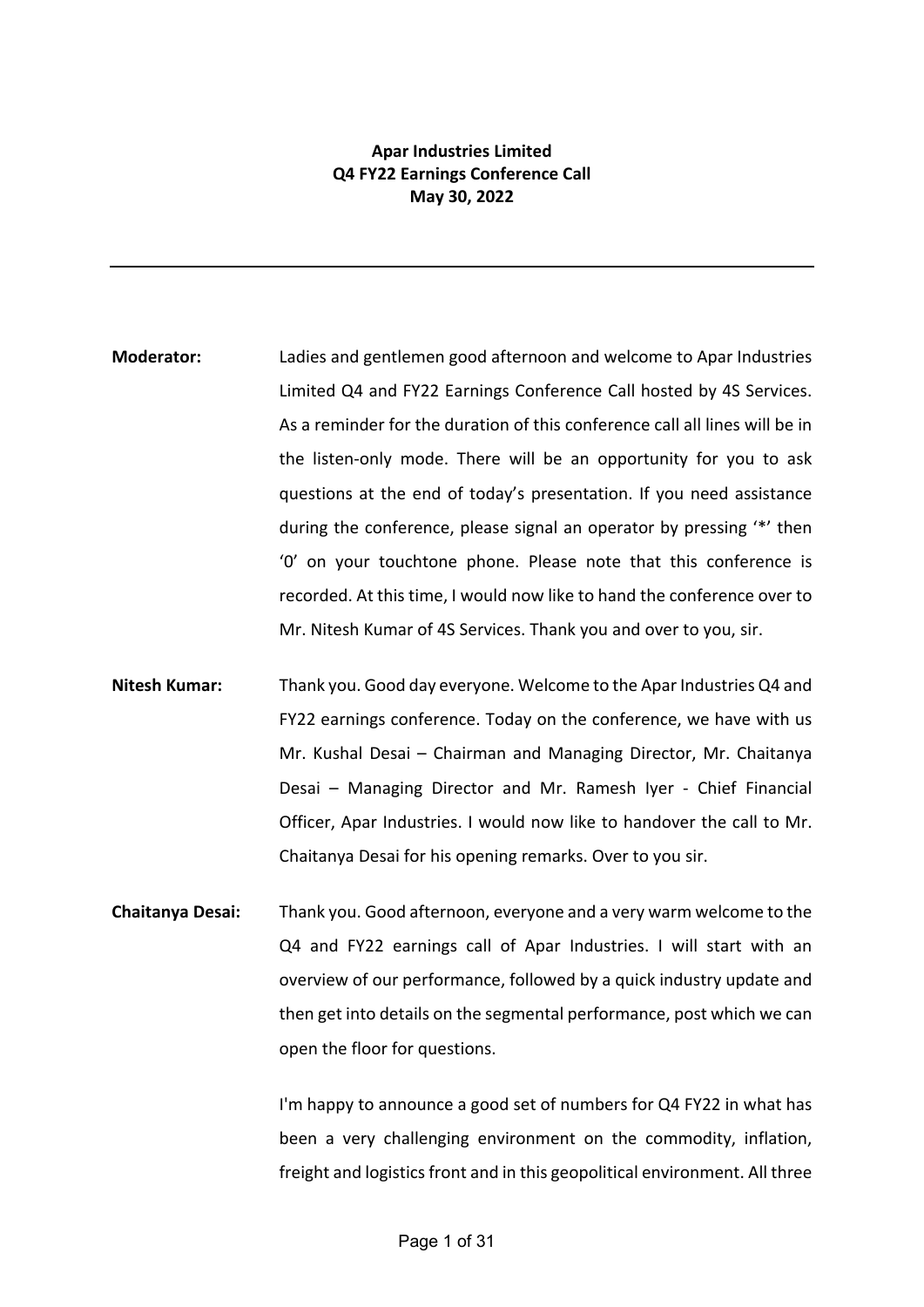business segments contributed to this performance. For Q4 FY22 consolidated revenue came in at Rs. 3,018 crores up 58% year‐on‐year, driven by commodity price increases and expansion in newer geographies. Exports revenue was up 67% year‐on‐year. Contribution was at 40% versus 38% in Q4 of FY21. EBITDA was up 70% year‐on‐year to Rs. 181 crores with an EBITDA margin of 6%. PAT came in at Rs. 83 crores up 73% year‐on‐year with a 2.7% margin versus 2.5% in Q4 of FY21. Consolidated revenue for FY22 came in at a record Rs. 9,346 crores, up 46% year‐on‐year driven by expansion in newer international markets and of course, supported by higher commodity prices. Export revenues were up 35% year‐on‐year with contribution at 38% of overall sales versus 41% in FY21. The oil business recorded all time high volumes at 4, 61,489 KL in FY22, up 16% year‐on‐year. FY22 EBITDA grew 36% year‐on‐year to Rs. 574 crores with steady margin at 6.1%. PAT was up 60% year‐on‐year to reach Rs. 257 crores with 2.7% margin versus 2.5% in FY21. It is noteworthy to mention that in spite of the sharp increase in commodity prices and also the cost of funds, the profitability improved which is fundamentally attributable to a better product mix across all three business segments.

I will now cover a few industry highlights; outstanding dues of DISCOMS rose 11.8% year‐on‐year to 1,17,390 crores as of March, 2022. 14,885 circuit kilometers of transmission lines were added in FY22, down 11% year-on-year while substation transformation capacity addition grew 37% year‐on‐year to 78,982 MVA. With the focus upon PM Gati Shakti, the highest ever CAPEX has been planned by the Indian Railways for FY23 at Rs. 2.45 trillion, up 14% year‐on‐year. Under the Atmanirbhar Bharat initiative railways will bring 2000 kilometers of rail network under Kavach, indigenously developed world‐class technology for safety and capacity augmentation. 400 new gen Vande Bharat trains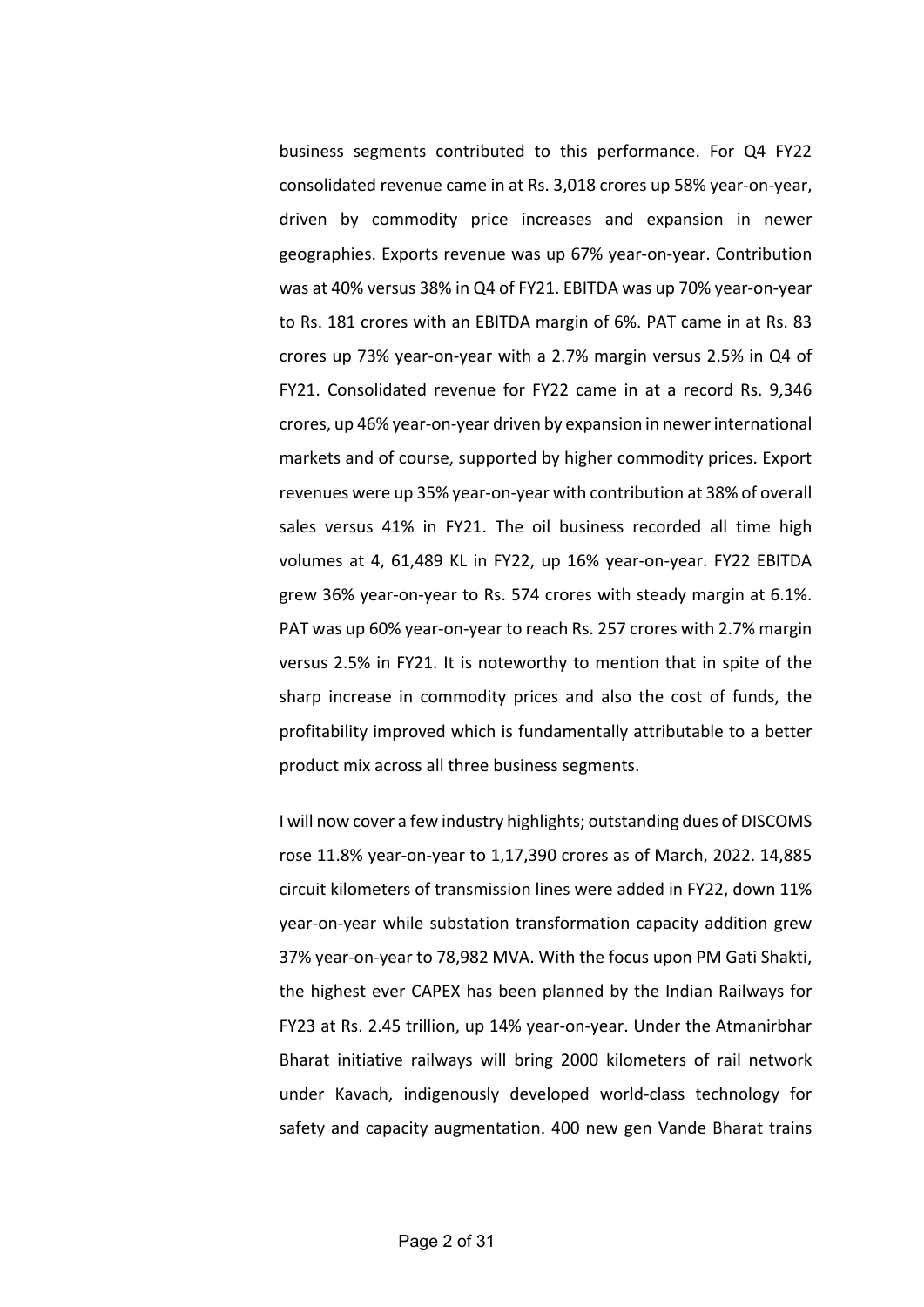will be developed in the next 3 years, along with 100 PM Gati Shakti cargo terminals for multimodal logistics facilities.

The current geopolitical environment has forced India to further expand its Defence capabilities. Budget FY22 has allocated Rs. 5.3 trillion, up 10% year‐on‐year, 68% earmarked for procurement from indigenous companies. For the automotive industry, higher inventory levels, lower replacement demand and negative retail sentiments due to higher retail prices are expected hamper demand of automotives in the first half of FY23.

I would now like to cover segmental highlights; conductors' revenue in Q4 of FY22 grew 80% year‐on‐year to reach Rs. 1502 crores with 9% year‐on‐year growth in volumes. Exports grew 72% year‐on‐year contributing 44% to revenues versus 49% in Q4 of FY21. The higher value‐added products contribution increased to 51% from 36% in Q4 of FY21. The EBITDA for metric tons post adjustment was at Rs. 17,599. New order inflow came in at Rs. 1,095 crores, up 328% year‐on‐year. FY22 conductor revenues was Rs. 4,200 crores, up 45% year‐on‐year with increased commodity prices. Exports contribution to revenues was at 38% versus 52% in FY21. Higher value added products contribution increased to 49% from 33% in FY21 with high efficiency conductor contribution at 23% and copper conductors for railways at 20%. EBITDA per metric ton post FOREX adjustment came in at Rs. 17,095. New order inflow was at 123% year‐on‐year at Rs. 5,409 crores. The order book remains healthy at Rs. 3,079 crores with 53% share from higher value‐added products. Exports constitute 56% of the order book.

In Q4 FY22 oil revenues were Rs. 928 crores, up 29% year‐on‐year with a 13% increase in volumes. Exports contribution increased to 39% versus 35% in Q4 FY21. Lubricants revenue was Rs. 211 crores, up 7%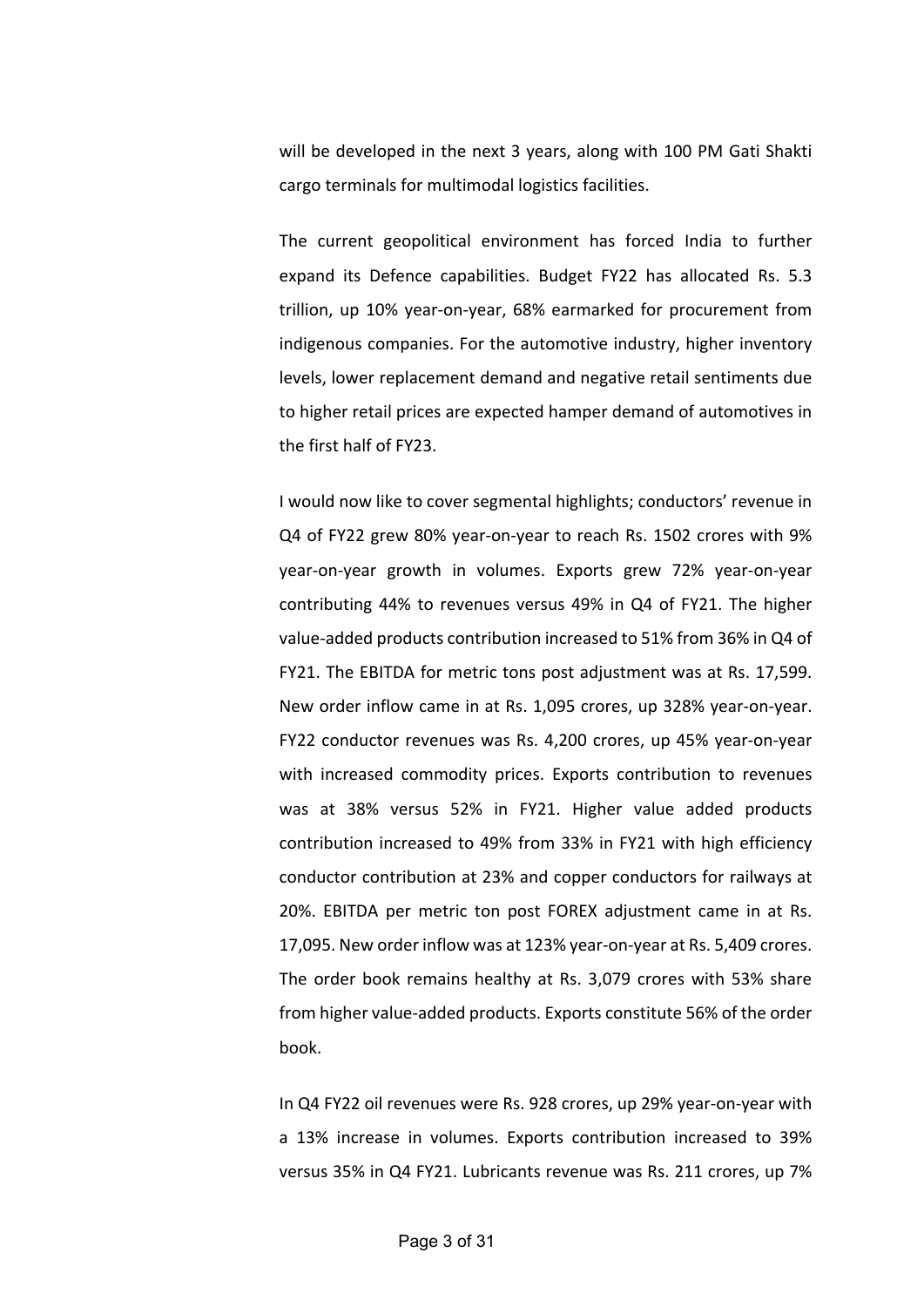year‐on‐year driven by strong volume growth in industrial oil business. The EBITDA per KL post adjustment payment at Rs. 5,979. Oil revenues in FY22 was Rs. 3,560 crores, up 51% year‐on‐year with 16% volume growth as the business recorded all time high volumes at 4,61,589 KL. Export's contribution increased to 44% versus 41% in FY21. Hamriyah's plant capacity utilization was up 104% from 79% in FY21. White oil sales volume was up 16% year‐on‐year, transformer oil volumes was up 10% year‐on‐year which remained impacted due to lower demand and financial health of utilities and low government spending. Lubricants revenue was Rs. 780 crores, up 28% year‐on‐year. Industrial oil volumes were also up at 20% year-on-year to all time high but automotive oil volumes were down 7% year‐on‐year due to reduced tractor volumes and overall sluggishness in retail segment. EBITDA per KL post FOREX adjustment came in at Rs. 6,370 above the target threshold level of Rs. 5,000. The recent impact of Russia‐Ukraine conflict has resulted in a disproportionate increase in refined product prices including base‐oils. This may impact the volumes in FY23 as customers struggle to accept significantly higher prices. The focus would remain on unit profitability versus volume sales. The ticket size of transactions would also limit the credit that can be offered to clients.

In Q4 FY22 cable revenues reached Rs. 682 crores, up 54% year‐on‐year with strong growth across all sub-segments except optical fiber cable sales which were impacted by muted telco's business. XLPE cables revenue was up 52% year‐on‐year and elastomeric cables revenue was up 74% year‐on‐year. Sales in railways, Defense and wind sector which are all affected in the COVID period have all opened up. Exports contribution was at 31% versus 23% in Q4 FY21. The EBITDA post FOREX adjustment came in at Rs. 48 crores with 7% margin. Cable revenues in FY22 came in at Rs. 1,993 crores, up 57% year‐on‐year driven by 129% year‐on‐year jump in exports as the company continue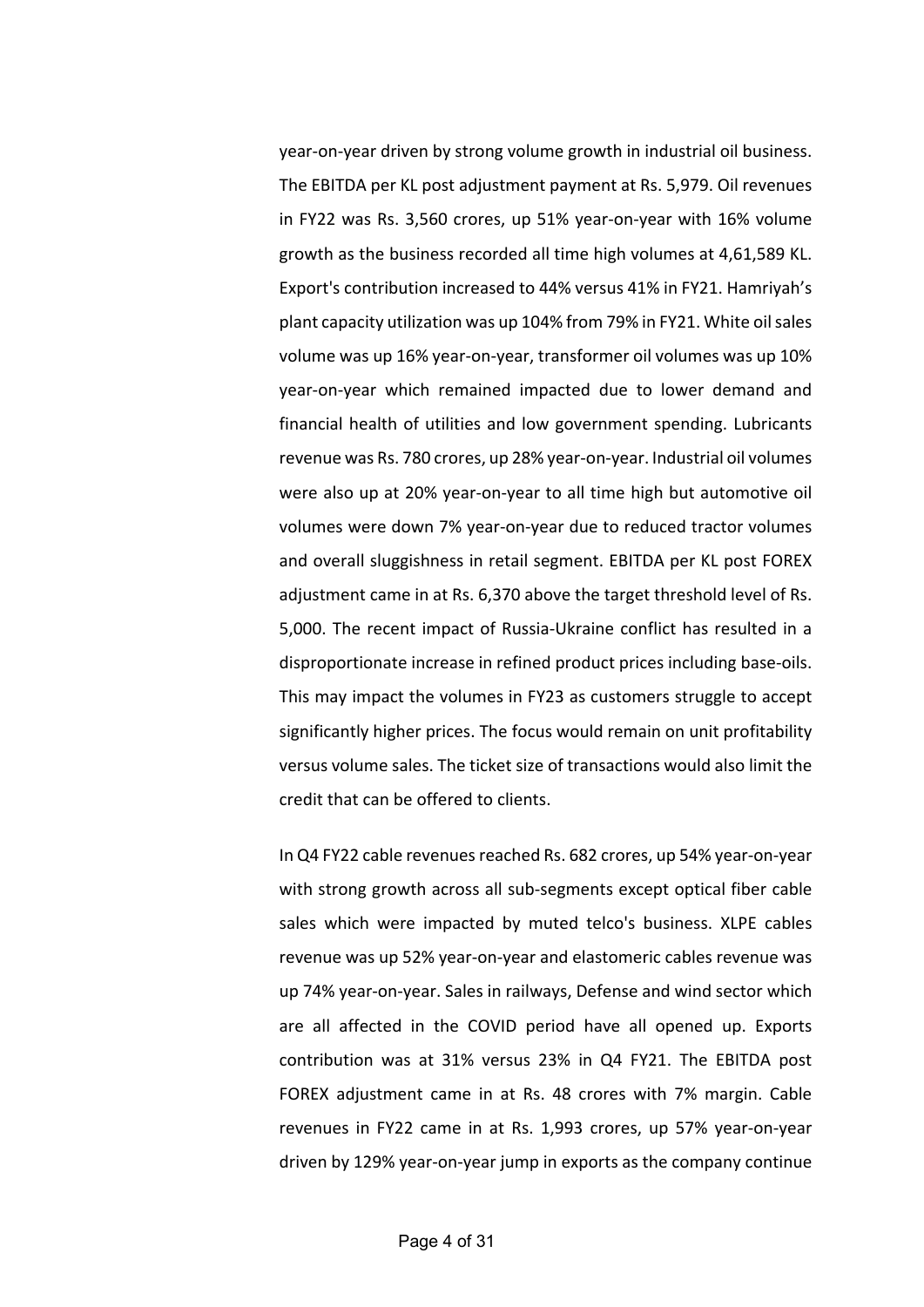to focus on international opportunities amidst challenging domestic environment. Elastomeric cables revenue was up 64% year‐on‐year with improved demand from solar, railways and Defence. EBITDA post FOREX adjustment was up 77% year-on-year at Rs. 106 crores and margin improved to 5.3%. New CCV lines and a new 2.5 Mev E‐Beam are under installation to expand the rubber cable capacity especially for the Green Power segment. These should be commissioned in Q3 FY23.

Major focus on LDC business is planned with our new brand ambassador and a significant trust in network expansion. Business value in FY23 is targeted above Rs. 250 crores in the segment. With our unique and differentiated product, we remain confident on our aspiration to reach to a revenue of Rs. 500 crores by FY26.Overall, the outlook for the cables business in FY23 is strong with key strategic initiatives and multiple growth opportunities being addressed, both domestically and in overseas markets.

Overall, for the company we are happy with the performance in FY22 and are more optimistic to deliver a stronger performance in FY23. On the conductor front we enter with a strong order book with higher proportion in premium products and exports. On the cable front there are multiple growth drivers in exports to USA, Australia and Africa increased demand from the railways, Defence and non‐conventional energy. Our distribution of LDC products will also see sharp increase in growth and increased branding activity to increase overall visibility of our production range. The oil business will likely get impacted from the sharp increases in prices but with the vast customer base and applications that we service, we still expect to navigate through this period. As a conclusion we are very optimistic to deliver a good performance in FY23. With this I come to the end of my comments. I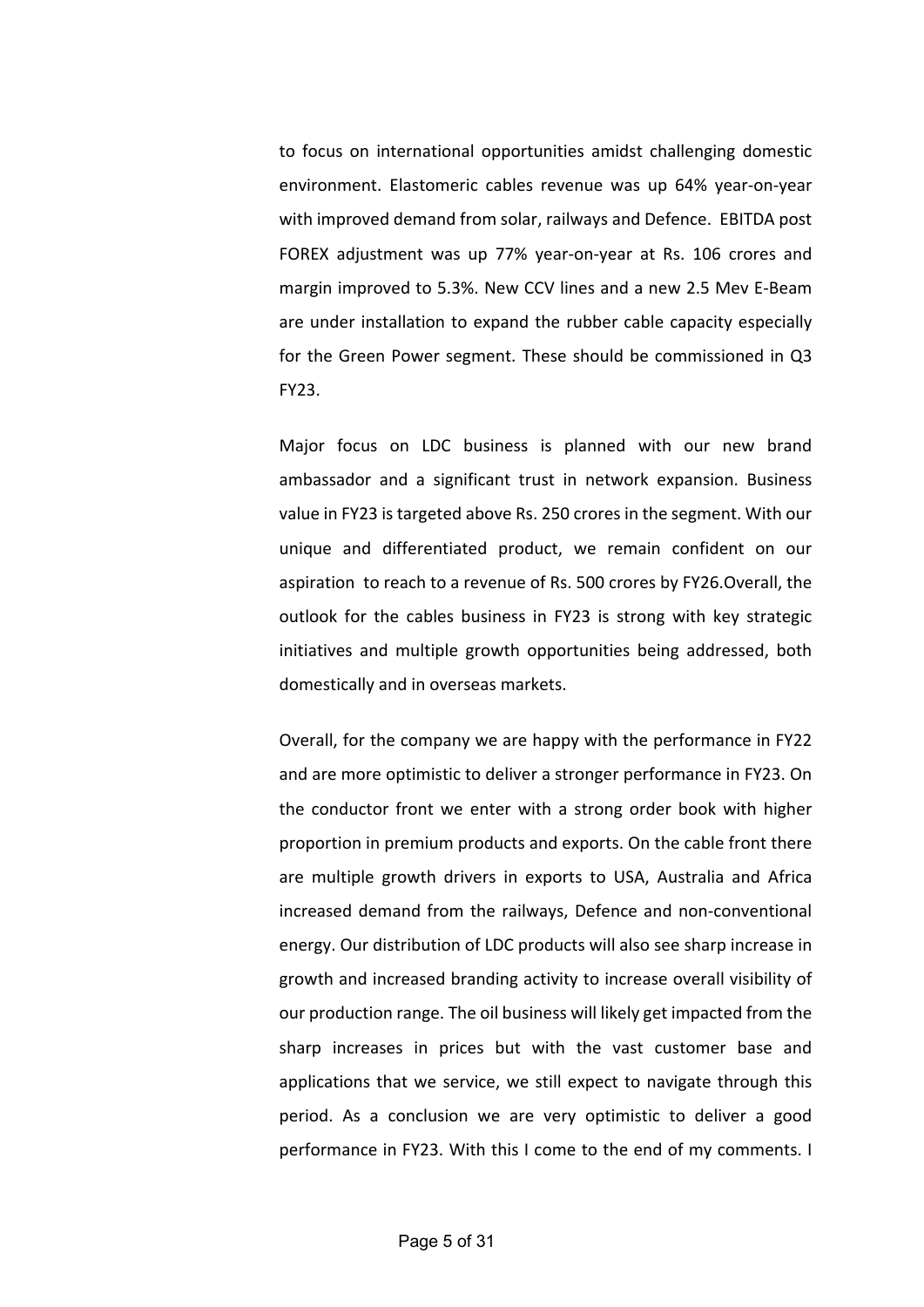would like to thank everyone for joining our conference call and open the floor for questions.

**Moderator:** Thank you sir. We will now begin the Q&A session. Our first question comes from the line of Pratiksha Daftari with Aequitas Investments.

- **Pratiksha Daftari:** My first question was on conductors. If you could elaborate a bit on the opportunity and the pipeline that we have there. Secondly on the freight front, how are things looking at on freight front now and how do we expect margins to be impacted by freight?
- **Chaitanya Desai:** On the conductor side, we have several product lines now. In the past few years which were affected due to COVID, the conventional conductor business was somewhat dampened and now things have opened up. The volume will increase on account of the conventional conductors. Secondly on the high efficiency conductors also we see a good potential in this coming year. There was another product line OPGW which was also affected the last couple of years but we've been getting a fair amount of business. We see good growth prospects in that as well. Again, on the other side, the copper railways we see a normal year and on the CTC‐PICC products used in the transformer industry our base is lower, so we see growth in that as well. These will be the major growth drivers. There is a fair amount of reconductoring work for HEC and for OPGW. So, there's a service component as well in this segment.

With regard to the freight, international freight costs have been stable for a few quarters now. They are kind of remained at the higher levels. They have not really dropped but as long as the increase is not very sharp then what we see is that we will be able not to lose money going forward as we had in the last few years when we used to book business and then by the time we had to execute by that time the rates had gone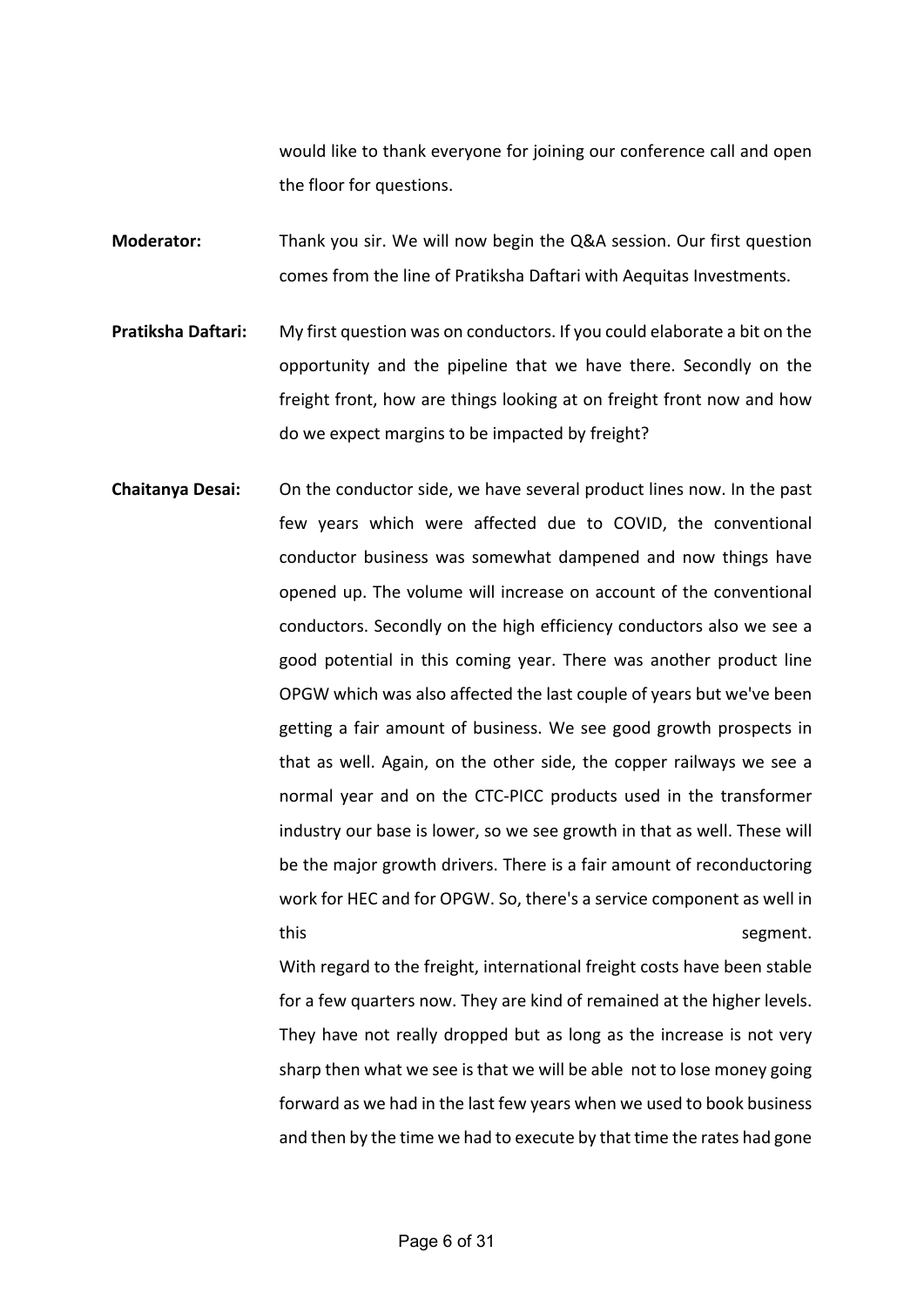up substantially, so that phenomena hopefully should not happen the way we see currently.

- **Pratiksha Daftari:** Are we seeing any lever for margin expansion in our businesses?
- **Chaitanya Desai:**  The product mix as we are concentrating on more higher value added products that will help improve the margins.
- **Pratiksha Daftari:** I think when the mix has improved with the higher value-added products, our EBITDA per ton has definitely increased but we are not able to see a margin expansion and in percentage terms our EBITDA margins have remained range‐bound, for conductor division EBIT percentage is about 4%. Just wanted to understand if there are any levers that we see where we'll be able to expand this.
- **Ramesh Iyer:** Normally we measure our EBITDA on a per ton basis and the reason being is that the higher the commodity prices that derives the revenues upwards. So, on a higher base with the same kind of quantum unit EBITDA, the percentage is looks lower. That's the reason we normally measure our business in terms of EBITDA per ton and that's where you see by the per ton basis it's higher but it doesn't get reflected on the percentage EBITDA, mainly because of the higher base value that it carries.
- **Pratiksha Daftari:**  And our CAPEX for cable division when do we expect to commission that?
- **Kushal Desai:** We have had, with capital expansion is continuing to run right now there are two very large projects which are there which will both get commissioned by the end of Q2 beginning of Q3 which are lines, two CCV lines which are going in for making cables for wind power generation. And our fourth E‐Beam machine is on its way from Europe to India. That also will get commissioned over the next 4 to 5 months.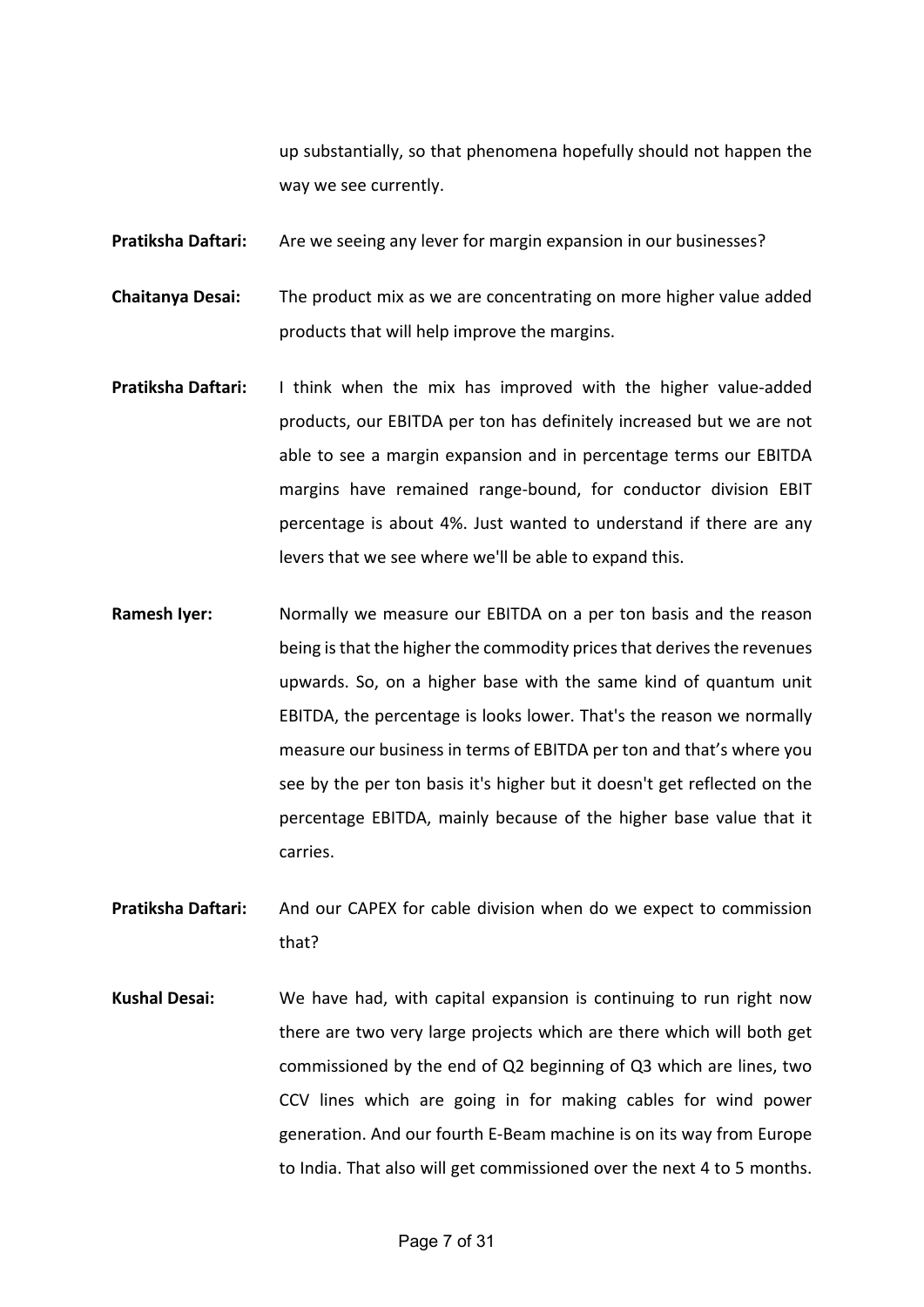Most of the CAPEX you will see, the big ticket CAPEX will be in place by the third quarter of this year.

**Pratiksha Daftari:** Can we expect, how much time do we take to ramp up these new capacities?

- **Kushal Desai:**  On the E‐Beam side our expectation is that in the fourth quarter we will pretty much fill it because there's a very large expansion as was explained earlier in the opening comments by Chiatanya that the number of these new trains which are coming up. The trains come along with the passenger vehicles and stuff. There is a pent‐up demand because last 2 years as you will see from various commentary that we've had, production of both locomotives and the coaches was low. We see a pretty quick ramp up happening on the E-beam side at the end of the year. As far as the wind mills is concerned our expectation is to be at 70%‐80% capacity utilization in FY24 because a lot of it will be actually a significant portion of it will be export. So, we currently service all the global major's projects in India but the main thrust for this is to then move globally and become a global supplier.
- **Pratiksha Daftari:** So, this will be directly to the end customers?

**Kushal Desai:** Yes, because goes inside the windmill.

**Pratiksha Daftari:**  This is predominantly North America exports opportunity that we are tapping, right?

**Kushal Desai:** No, so the manufacturers are spread out in different locations. Depending on where their plants are located. So, the plants are located in North America and in Europe as well as certain plants are located in Asia. You will see a spread of it…. for the windmills it will be going to the OEMs, depending on where their plant locations are but otherwise, we are finding that on the cable side, our export growth has been in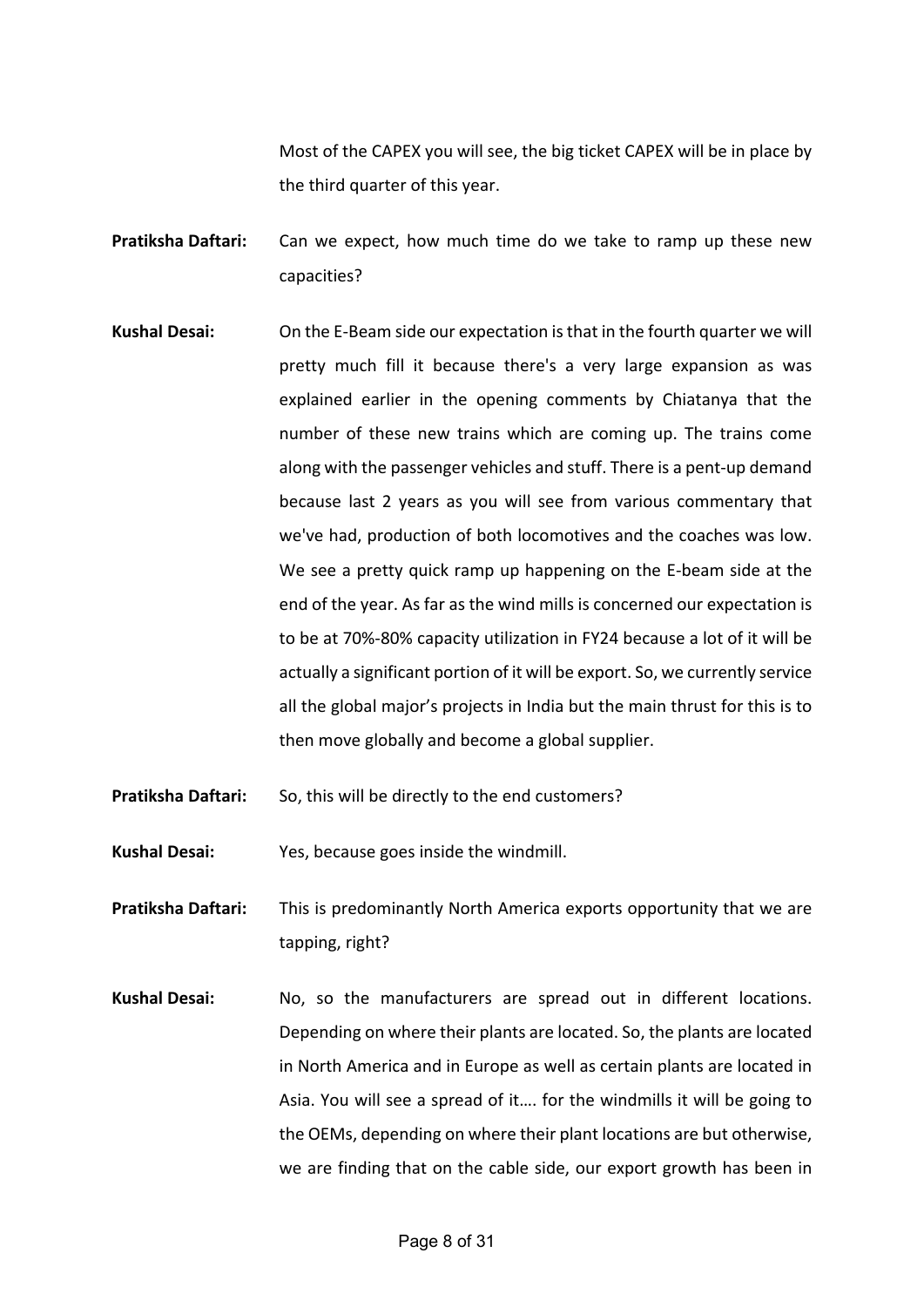North America and in Australia and we've just won a few world bank projects in East Africa. These are the three geographic locations where we see maximum export in FY23.

**Moderator:** Our next question comes from the line of Samrat Singh with PPF Capital.

- **Samrat Singh:**  My questions are regarding our cables business. So, to the US when are we only exporting windmill cables or are we exporting also on the telecom and power distribution side?
- Kushal Desai: As the moment we not exporting windmill. The export which we are talking about is all power cables. These are going into the building industry and for general purpose cabling. Those are big backlog of infrastructure spending that's there in the US right now. It's going across the power industry segment and most of the cables are actually light duty cables.
- **Samrat Singh:** But the CAPEX that we are doing right now that would be for windmill cables?
- Kushal Desai: Yes so, the CAPEX which is going in is for the windmill side and the electron beams are largely going in, so some of the photovoltaic cables that go to the US market are electron beam cable. There is basically two sets of cables going in at the moment. One is for light duty general purpose power cables going into the housing industry, building out basic infrastructure like warehouses etc. etc. and the other section is going into non‐conventional energy installations and that includes a photo‐voltaic cables over, they call PV cables which are used for connecting the solar panels. It's a fairly wide range and we are the largest amount of you require what is called a UL approval, Underwriters Limited to be able to sell in the US so at the moment the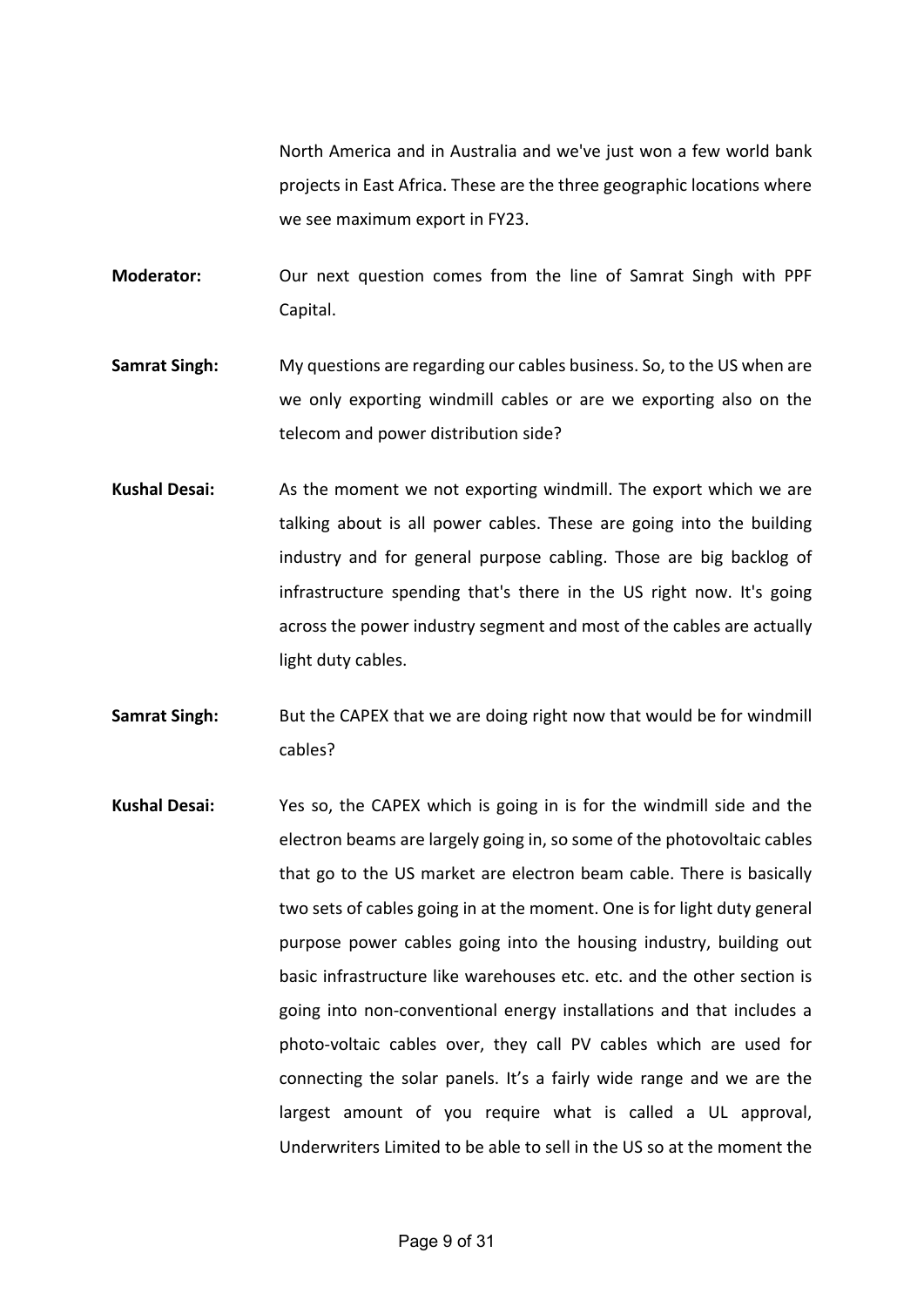cable division of Apar has the largest number of UL approvals of any Indian cable company. I hope that answers your question.

**Samrat Singh:** Yes, it does, thank you so much.

**Moderator:** Our next question comes from the line of Sachin Shah with Emkay Investment Managers Limited.

- **Sachin Shah:**  I think after 2‐3 years all your hard work seems to be paying off. Kushal bhai, even 2‐3 years back when we were discussing this Rs. 550‐600 crores kind of EBITDA number was what we were thinking about and I think even to get a 750, I mean to get a 20% kind of ROE probably Rs. 750‐800 crores kind of EBITDA number is what probably now will because over the next 2‐3 years. But if you can give us some sense what beyond that because now, we are at a striking distance of that number, on those numbers. In the sense that because we are going to hit certain capacity utilization in terms of conductors or even on the cable side. So, if you can give us some sense beyond that, beyond the next 2 years or so?
- **Kushal Desai:** I think at the moment Sachin what we've got clearly on the drawing board is what will take us through FY23‐FY24 and in into FY25. So, we continue to see this case. The cable business actually will see the largest amount of growth over the next 3 to 4 years and in that there are three major segments where we see the growth coming from. The infrastructure spend in the United States is just about to begin. So, in fact, the actual formal allocation from the Biden government is still to come yet. This growth is being driven by the building industry and other infrastructure improvements which has started without the large amounts of allocation coming in. So, clearly that is a program that will run over the next several years. That's why we took a step of going ahead and getting the maximum amount of UL approvals for our cables.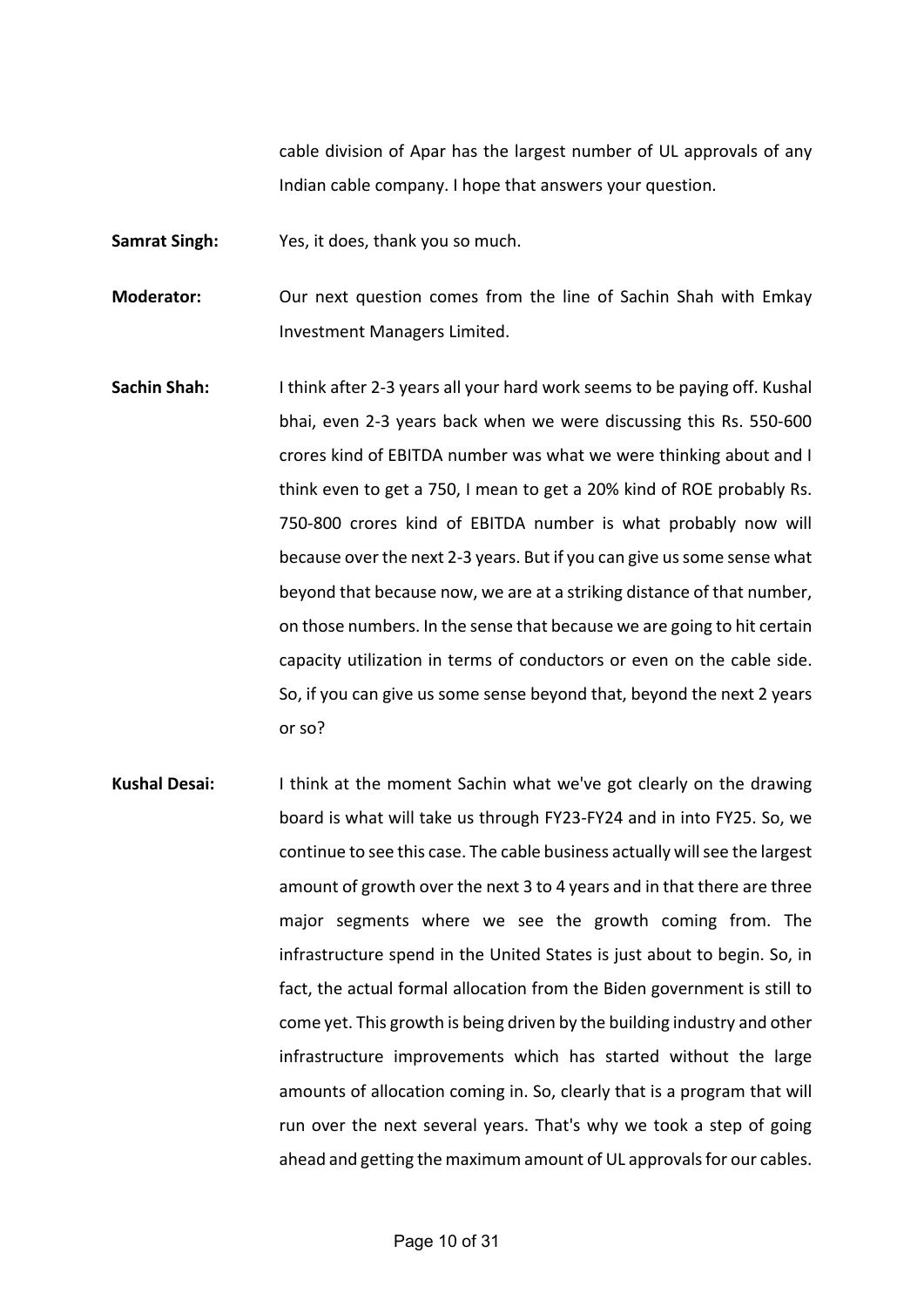And also, the conductor side we have started seeing the initial orders coming in from the infrastructure spend though we expect that as we get through FY23 that will pick up. So, getting to a 25%‐30% growth at today's commodity prices over the next 3‐4 years on the cable side looks very much on the cards. In addition to that the railways is going to spend a lot of money and we have got not only products for the locomotives and for the coaches but we also have started doing harness which is a forward integration step in that direction. We've also started making harnesses for solar installation and wind installations. Now for many of our clients rather than just supplying them wires on wheels we are buying the connector and setting up the framework and supplying it to them. So, the cable side these are the two major areas where we will continue to see growth. On the conductor front, as Chaitanya mentioned there's more and more reconductoring work going on and also OPGW is coming in, in place of just the normal earth wire. So, this year is the first year that you will see a big jump and part of that order book has OPGW ground wire in it. This also phenomenon should run for the next few years. The domestic side has limited potential compared to what we see happening in the United States and some of these overseas countries where there is much more aggressive non-conventional energy addition taking place. So, a lot of new networks are coming up. So, our sense clearly is that the cable business will actually have the fastest growth rate over the next few years and the conductor and oils will then continue to follow.

**Sachin Shah:** And Kushal bhai just one more thing that in the cables business if I recollect a few years back maybe about 3 years or so, our margins used to be double‐digit, a little higher in the double‐digit but now we are at closer to say mid‐single‐digit. So, some sense on that in terms of directionally where do we see in the next 2‐3 years? Do we aspire to get that double‐digit kind of margins?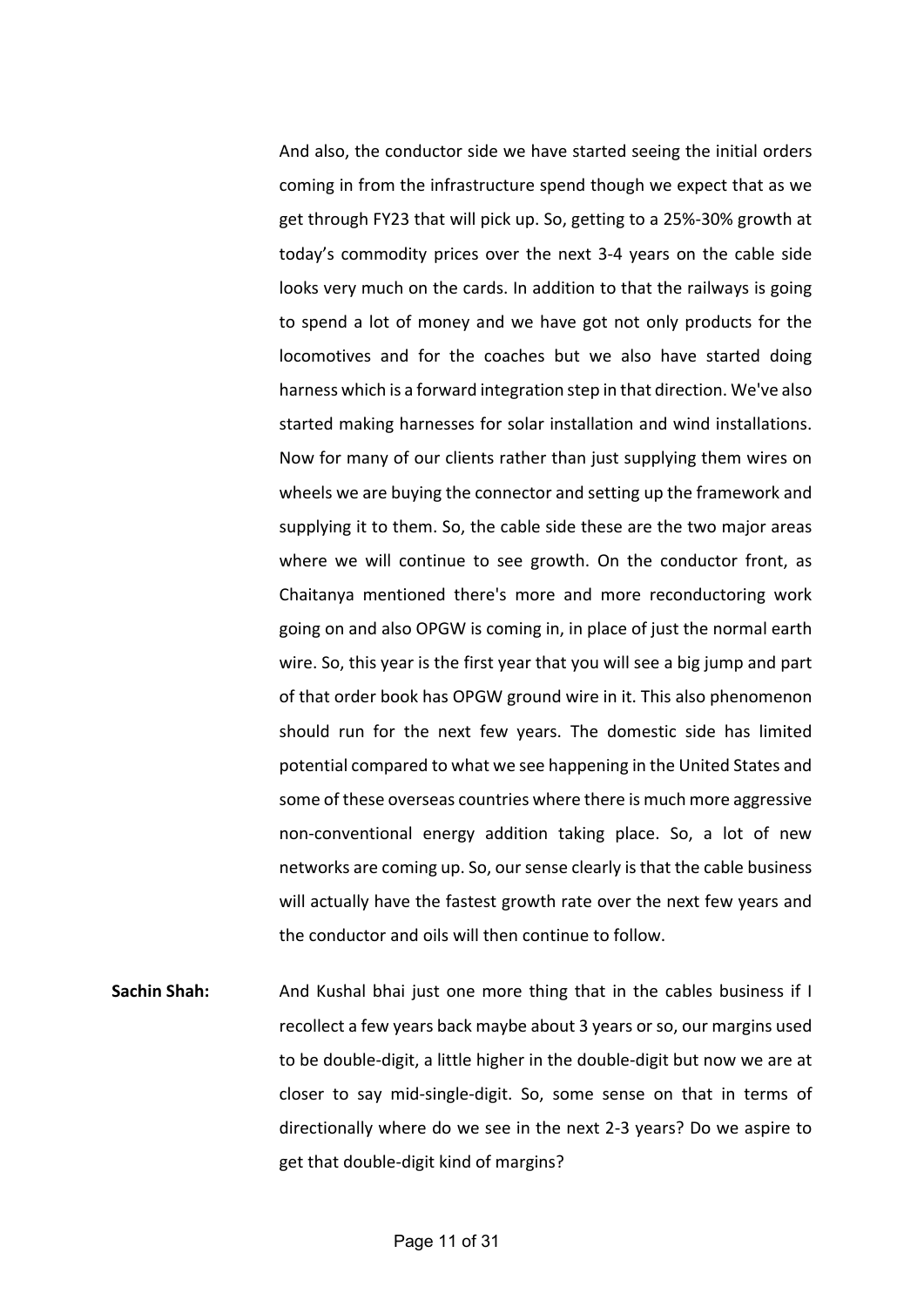- Kushal Desai: Our aspiration certainly is to get there. If you see last quarter was around 7% for the quarter. This is over 5% for the full year. Next year we would expect to be in the 8% kind of range, 8% range. Also, the other area where we are focusing on the cable side is to build out our network for the building wires. So, initially the EBITDA will be lower because just putting our money in branding and network expansion etc. but that fundamentally carries a reasonably good value addition. Especially because our building wires that we sell, our electron beam and they are more premium compared to wires that are being offered, just using conventional method, so the cable business, you will see EBITDA increase also happening and our target would be that in FY24, we get closer to 10%. So, the 8 to 10% range is what expectation is, you got to keep in mind that in the cable side, the inflation has happen not only on account of metals. The polymers have actually increased at the same pace as metals. We are looking at a very inflated raw material cost.
- **Sachin Shah:** Right.
- **Kushal Desai:** So, you know, whenever that happens, a percentage is obviously come under a little bit of pressure. So, our sense is that you will see 8 to 10%, you know, that's what our target is on the, on the cable side. If the value‐added products in the railways and all that increases, and if the defense spending continues, then that gives us a 1 or 2% additional top‐ up.
- **Sachin Shah:** Right and one last thing from my side that on the conductor business, like as you mentioned in your opening remarks that the conventional conductors market is now starting to open up so obviously, next year, the conventional conductors will also increase, effectively, the current EBITDA that we are owning there should logically come down right by just the number of matches and will it be a significant down number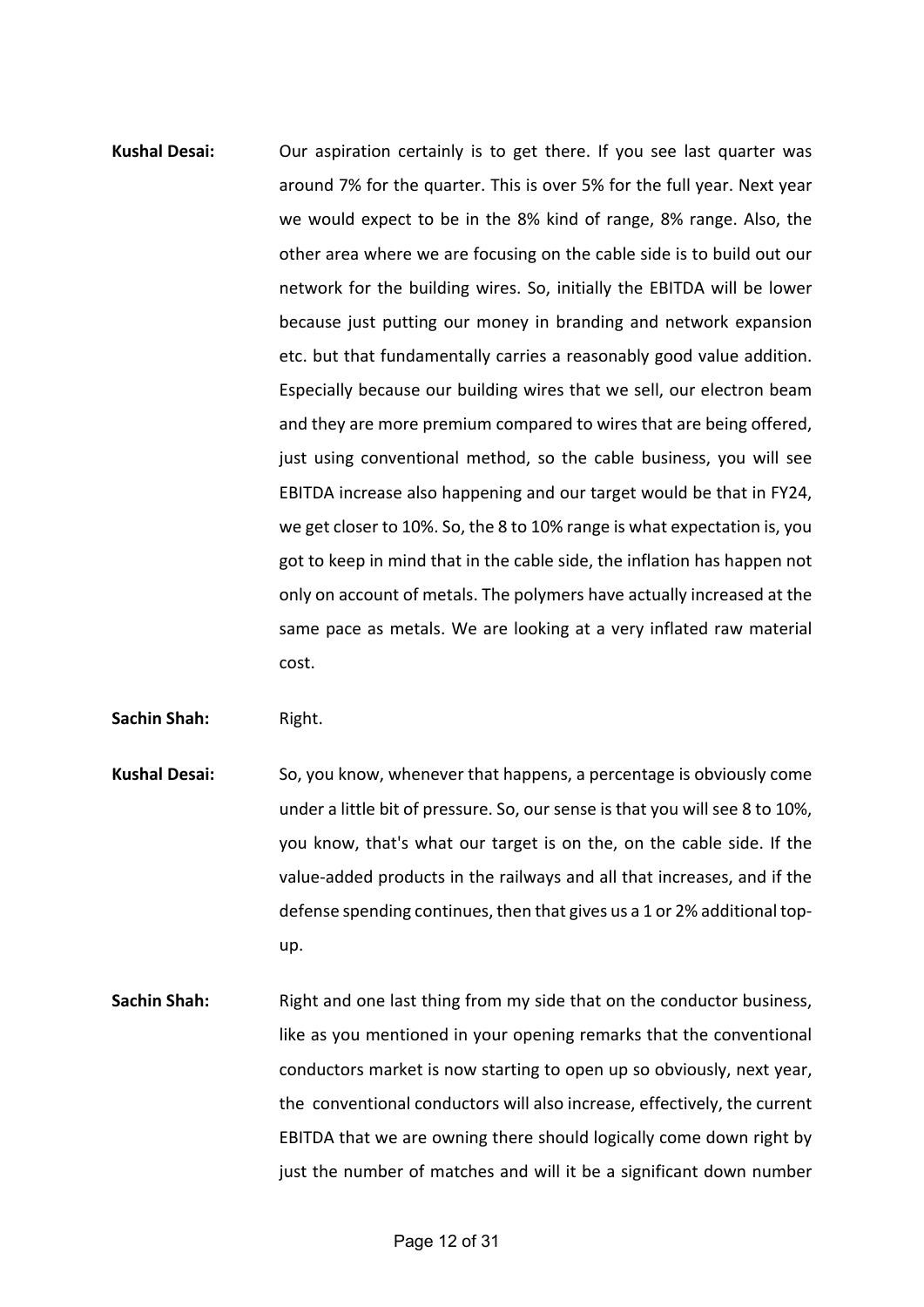from what we have done this year. Like earlier, we used to do about 10 to 12,000 rupees per ton, which we are not on about 18,000 So, where do you think we will now kind of settle with our balance overall portfolio of the conductor.

- **Ramesh Iyer:** So, there are a couple of things here one is that as we get into the financial year, we have some of the products that we took up during pandemic time, and those are put at a low margin also, because of the freight increase, so, some of those orders will get executed in this year. Also, this business has multiple product lines with a mixture of conventional and high efficiency conductors, due to which the margin has been higher this particular year, the coming year, we actually will see this coming down to about 14,000 per metric tons, that is the kind of aspiration that we have for FY23
- Kushal Desai: But then the volume will be higher. So, you will still the EBITDA per ton will as you rightly pointed out will come down as you start executing some of the conventional conductor orders, but the proportion that is there are these other orders also is not small, and the overall may come down from 17 to 18,000 closer to around 14,000, but overall EBITDA for the business will grow.
- **Sachin Shah:** Okay, so do you think that it will make up for the entire thing which means if the overall EBITDA type you have done about closer to Rs. 180 odd crores that number should grow for FY23 over a year.
- **Kushal Desai:** If you take the multiplication of a hundred thousand odd tons we did last year multiplied by 17,500 at 14,000 and then the volume will be higher for this financial year because as the metal prices are steady. So, many of the EPC guys who have placed orders but were not actually pricing the metal, we will price the metal and start taking delivery now. So, you will have a little bit of reduction in the per ton basis, but the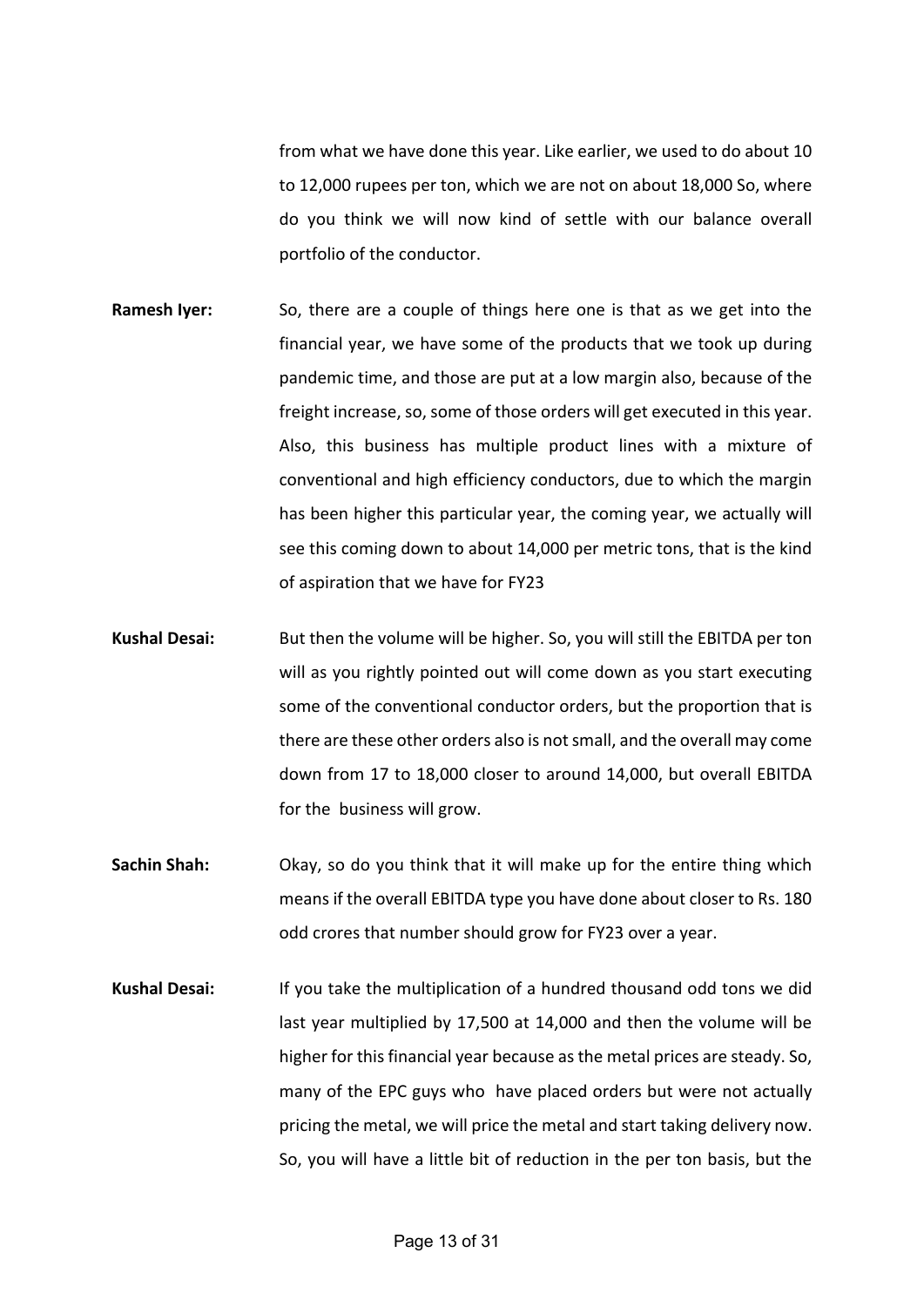tonnage will go up and we have a capacity in place to actually execute all that.

Sachin Shah: Right speculating 20-30% kind of volume growth should be there with 100 to 120 and 130,000.

- **Kushal Desai:** Yes.
- **Sachin Shah:** Okay and our capacity is about 150,000 so does that mean that we can manufacture so much I mean I am not saying next year but the FY24‐ FY25 whenever as we grow but typically what is the utilization level for this kind of business an optimum utilization level.
- **Chaitanya Desai:** So, we have several product lines and we have a fungible capacity nowadays and we have built in a lot of capabilities to move from one product to another. So, that as per the demand we can sort of optimize the utilization. So, we are at about 180,000 tons of rated capacity. But depending on the product mix, it would range from about 160,000 to 180,000 tons.
- **Moderator:** Thank you. Our next question comes from the line of Arshad Koti, an investor. Please Go ahead.
- Arshad Koti **So**, what I would want to understand is with rising top line, when do we see our net margin improving reasonably well, whereby any commodity down cycle or adverse movement in commodities can be managed much better.
- **Ramesh Iyer:** So, we do have a risk management framework set up, wherein we can kind of hedge our commodity cost commodity raw material. So, to that extent the risk for the variations in metals are being hedged properly, and appropriately these are being passed on to our customers. So, again, as mentioned earlier, the value top line may not be a factor that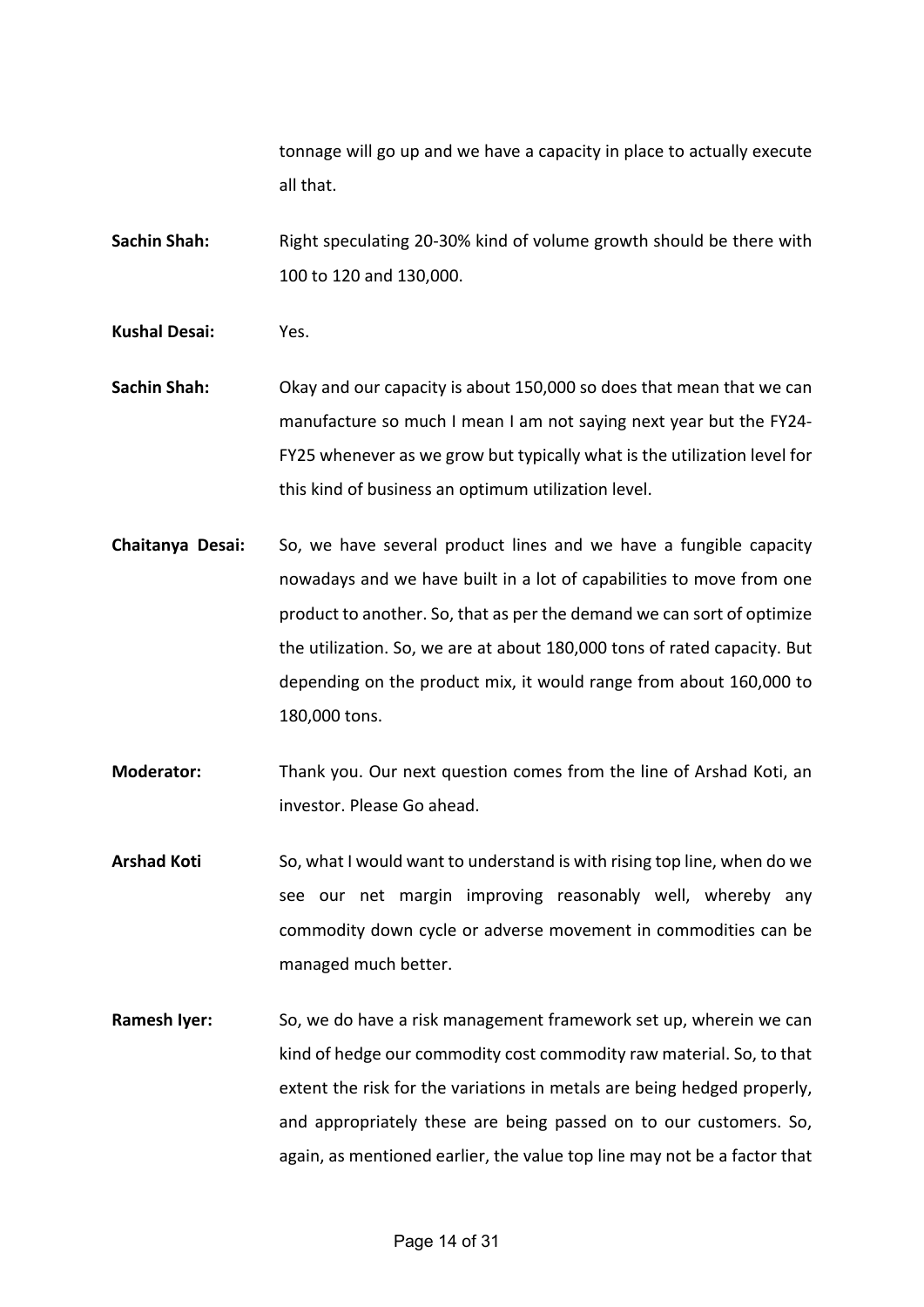we should see because it gets driven by the changes in the price of commodities there, but what we more measure is on the per unit EBITDA, which could be a number that that we kind of look forward

**Kushal Desai**: So, we don't really see, you know, we don't see the same concern that you brought out over here, if the risk framework is run properly, where there is a movement in the commodity prices, we are focusing on absolute margins being maintained or controlled, there is no way in which our business can run on a percentage basis, because an aluminium goes up from \$2,000 to \$3,000 like it went up in value addition that a customer will pay us alone increased by 50%. Because your cost of conversion, manufacturing all that does not proportionately go up with the cost of the metal with the purchase price of the metal. So, the whole risk framework actually takes into account all absolute costs, where you will have a percentage movement is to cover the financial side, the working capital is the rate of interest that is paid for the working capital cycle. So, our business, we do not run it based on a percentage basis at all, we are always running it on an absolute margin basis, that is why our reporting also is on a per kl basis or a per ton basis. In the case of cables, we are forced to give it as a percentage because of variety of product is so vast, and the value per kilometer produced if that is the unit that one can measure very‐very dramatically can vary by 5 to 10 times depending on the nature of copper polymers composition, etc. It can go from one lakh rupees per kilometer to 10 lakh rupees a kilometer so, that's the only part of the business which is being forced to give it in rupee terms to find a common denominator, but, otherwise, the businesses will be managed on an absolute margin per ton basis.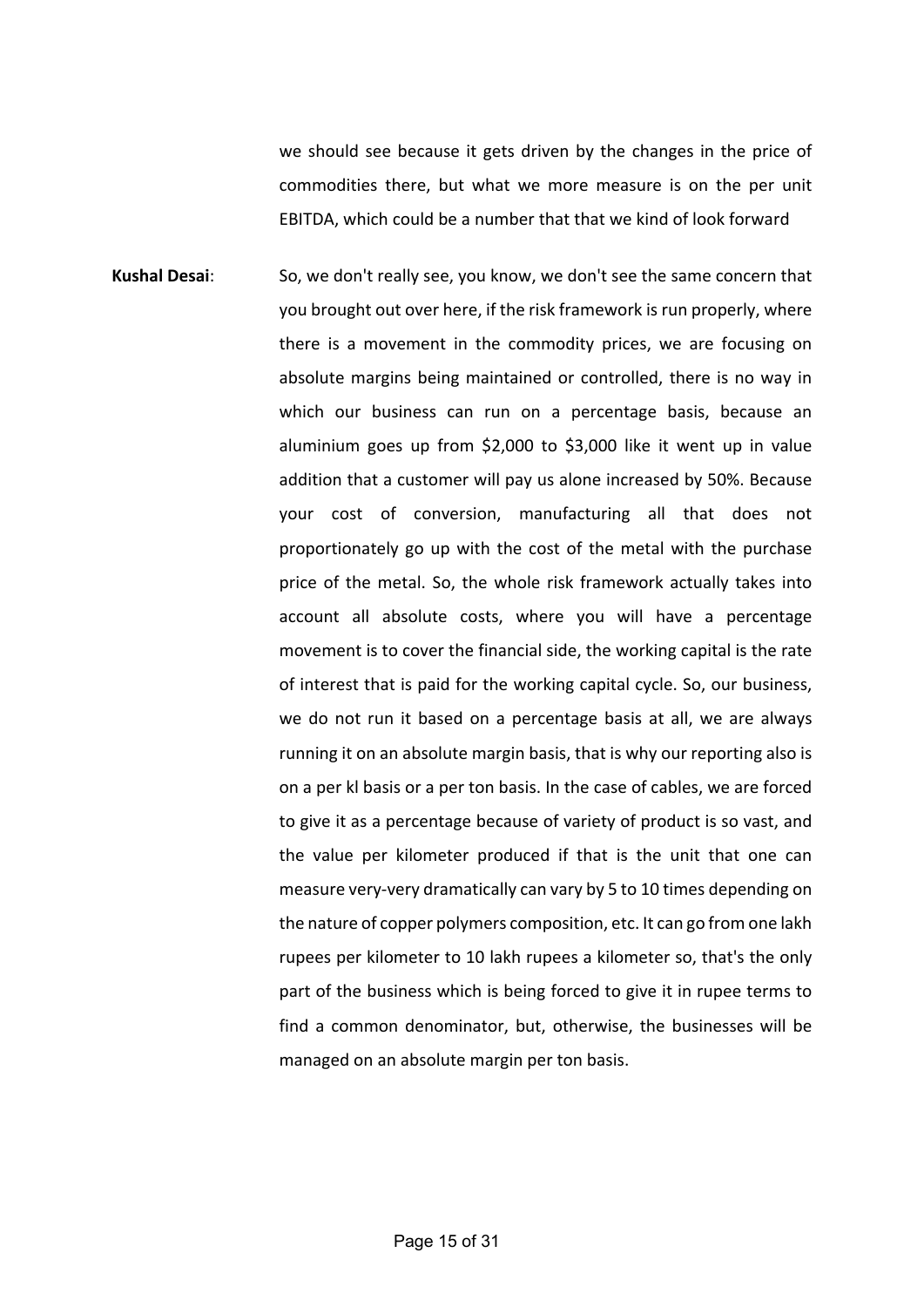- Arshad Koti: So, how do we plan to control our interest charges, which has been fourth quarter specifically, it is got substantial jump. So, if that would continue.
- Kushal Desai: There also we will see an increase happening, because, you have just had a hardening of rates taking place and our working capital cycle has been, we have been quite tight in terms of controlling the cycle. So, the value addition, or the EBITDA per ton will have to take into account to compensate for that. So, as you price that is part of the pricing framework, that portion is on a variable basis, the working capital component of the total conversion cost.
- Arshad Koti: **Do we plan to raise equity to bring down our to further reduce our** dependence on outside capital requirement?
- Kushal Desai: Not really, because we really do not need to raise CAPEX, our whole focus is actually to raise our earnings per share, which we have been concentrating on and we are able to access the required working capital. So, equities are very expensive fall and we want to finally get 20% return on capital. So, borrowing today is still sub 10% even with the expected increase in the rates, so our capital structure, we do not want to raise any more equity. Focus is going to continue to be on increasing equity, meaning earnings per share and then hopefully with the business growing and the profitability of the business growing the price to earnings will also hopefully will have reflection of that.
- **Moderator:** Thank you. Our next question comes from the line of Akshay Kothari with Envision Capital Services Private Limited. Please go ahead.
- Akshay Kothari: Sir thanks for the opportunity. Sir just wanted to know, recently, around six, seven months back, there was an opportunity where in DRDO had developed a thing called quantum communication and it also used some photovoltaic beams to use cables or photovoltaic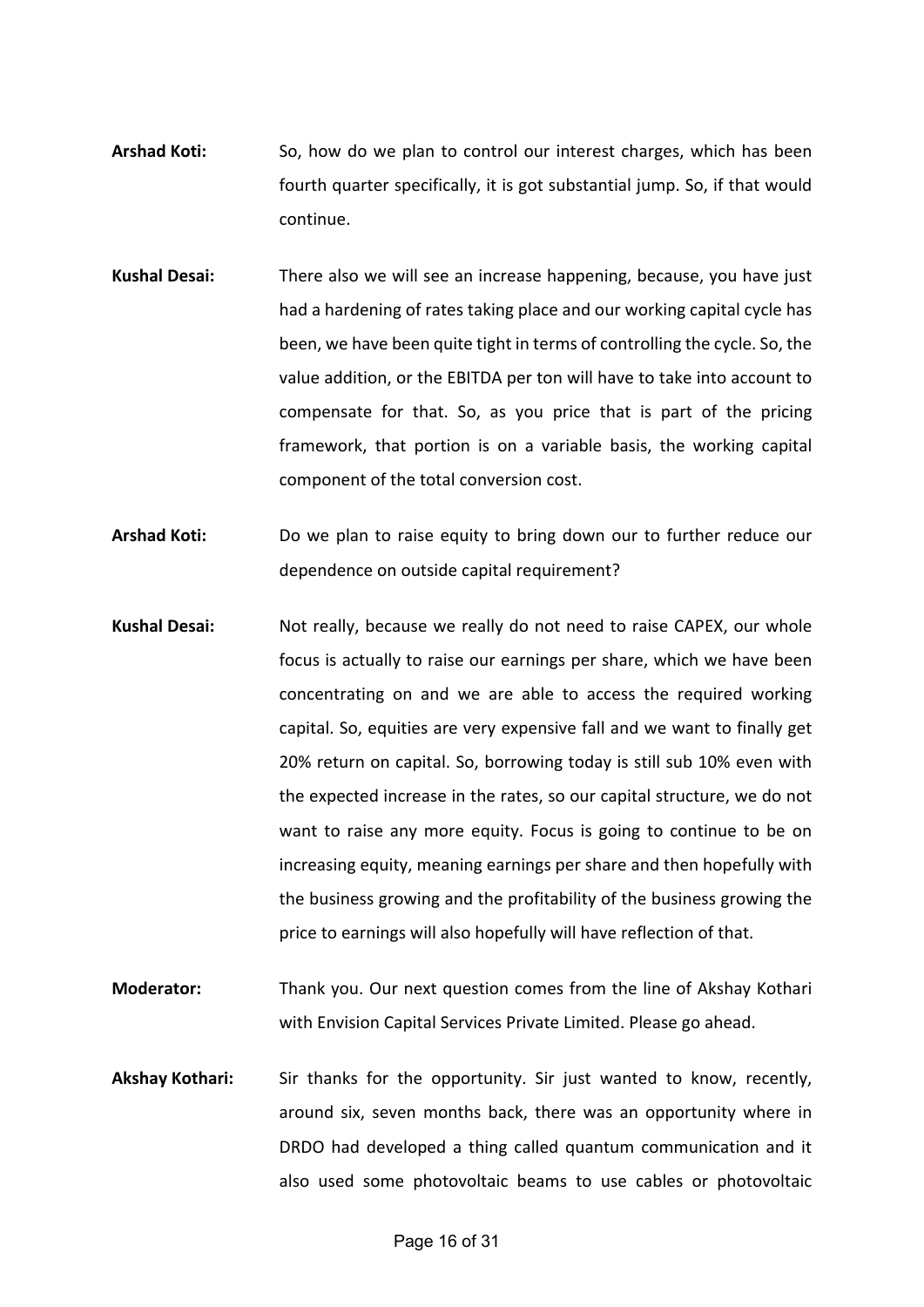beams to establish quantum communication. So, are we seeing any development on that side?

- Kushal Desai: We are not part of that program, but we work, we are one of the partners with DRDO in developing a whole lot of indigenization or Atmanirbharization of cables which are used in the defense sector. So, every year, there is a whole set of new products, which, we continuously do R&D on with support from DRDO and the Indian Navy, if we are not part of that project, but we have a number of new cables that have been produced, in fact there are two new warships which was commissioned just in the last 15 days, our wiring has find its way into the instrumentation of both those warships.
- **Akshay Kothari:**  Currently, our revenue from our defense sector would be around.
- **Kushal Desai:** The business has been varying it has been relatively low in the last couple of years, because there was a lot of delays in terms of production happening at different particular see our concentration in defense is largely around the Indian Navy and instrumentation cables are going to naval vessels. So, this year, we were expected to about, I reckon, in the range of around 60 to 70 crores of cables that would go into the defense.
- **Akshay Kothari:**  And going forward, how do we look at the working capital cycle.
- **Kushal Desai:** So, I think our working capital cycle will still remain within the same, we have concentrated on keeping it relatively as tight as possible and we end up giving extended credit, it is generally given on letters of credit. So, it allows us the flexibility to then discount the document and bring it into the cash flow, but we are going to look at trying to contain the number of days focuses on number of days of credit which has been given in terms of debtors and inventory, but even if we contain the same number of days, there is a increase that is happening because of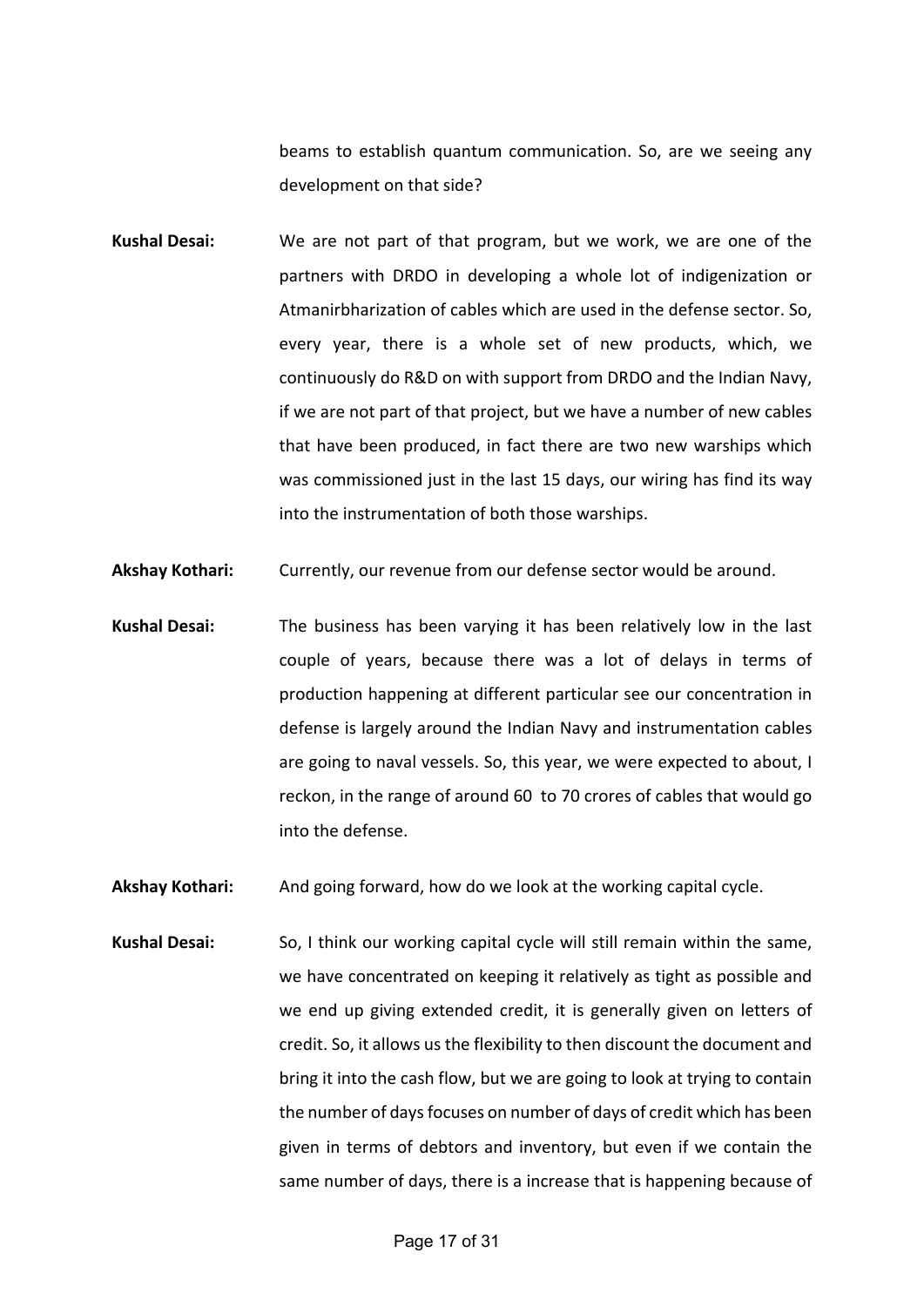the interest rate. So, that is something that we are factoring into our cost, as we calculate cost for us for quoting purposes tenders or to customers.

**Moderator:** Thank you. Our next question comes from the line of Samarth Singh, from TPF Capital. Please go ahead.

- **Samarth Singh:** Thank you for the follow up. On the windmill cables that we are doing. Is there any sort of qualification or approval that is required when we are supplying to North America?
- **Kushal Desai:** Absolutely. So, those are already we have already worked our way into getting those approvals.
- **Samarth Singh:** Okay, and how long was that process?
- Kushal Desai: Anywhere it has taken over two years because the product is tested in multiple test environments and in multiple laboratories.
- **Samarth Singh:** Right. And all the other suppliers from India that also have similar qualifications.
- **Kushal Desai:** Meaning there are suppliers who were also qualified. But currently, our sense is that we have over 70% market share of the cables that go inside the windmill in the domestic market and that is the reason why we have been shortlisted to be a global vendor and for the over two years, we have been working on the overseas approval. So, we have today approvals in place from GE, Nordex, Vestas Siemens Gamesa who are the big international players. So, we have global approvals in place. We are currently servicing their domestic requirements with a small portion going overseas, because we have to increase our capacity to be able to service that business larger and with this capacity increase taking place, we should be in a position to do that. So, in the contracts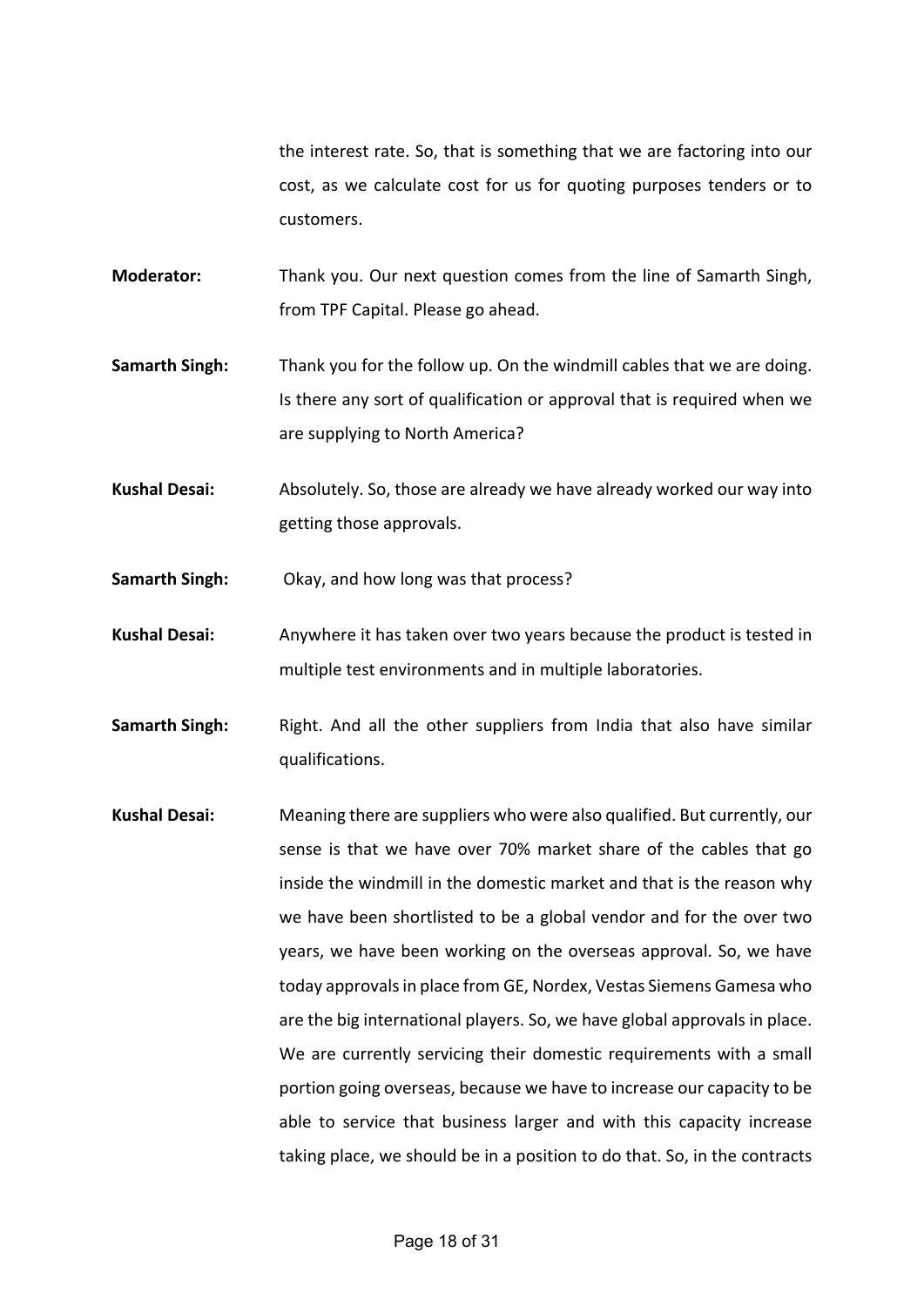that run in the years 23 onwards, we would be in a position to participate with larger volumes.

**Samarth Singh:**  So, these approvals are global approvals, they are not country specific. Is that how it works?

- **Kushal Desai:**  Yes, some companies only offer a global approval. So, either you are approved in terms of quality to supply worldwide, they may buy your products locally, but the approval is on a global basis. So, and some of them follow a differential between regional and global, but for all the top five international mean European and US companies, we have global approvals in place.
- **Samarth Singh:**  The cables for the windmill that will we be supplying to North America, who would be up competitors for that.
- **Kushal Desai:** So, competitors would be companies like Prysmian, which is the largest European cabling company Nexans has just sold the non conventional energy and some of these flexible cable business, LS cables is there and there are a few US companies like Hendrik cables, so there are many cable companies around the world that also supply on these projects. The advantage we have here is that we are completely integrated. We make our own polymer as we do our own compounding and we started right from basic copper rods, and make the full finished product. Right. So, and these competitors, you name them, they are largely European, North American, and Korean. So, LS cable is in the top five cable companies in the world, part of the LS group of Korea.
- **Samarth Singh:**  Okay and so for these energy cables is my understanding correct that there is almost a full pass‐through of course at least at this point.
- **Kushal Desai:** Generally it is because you have, pricing of copper, tin all the things which go into the equation. So, the metal portion is pretty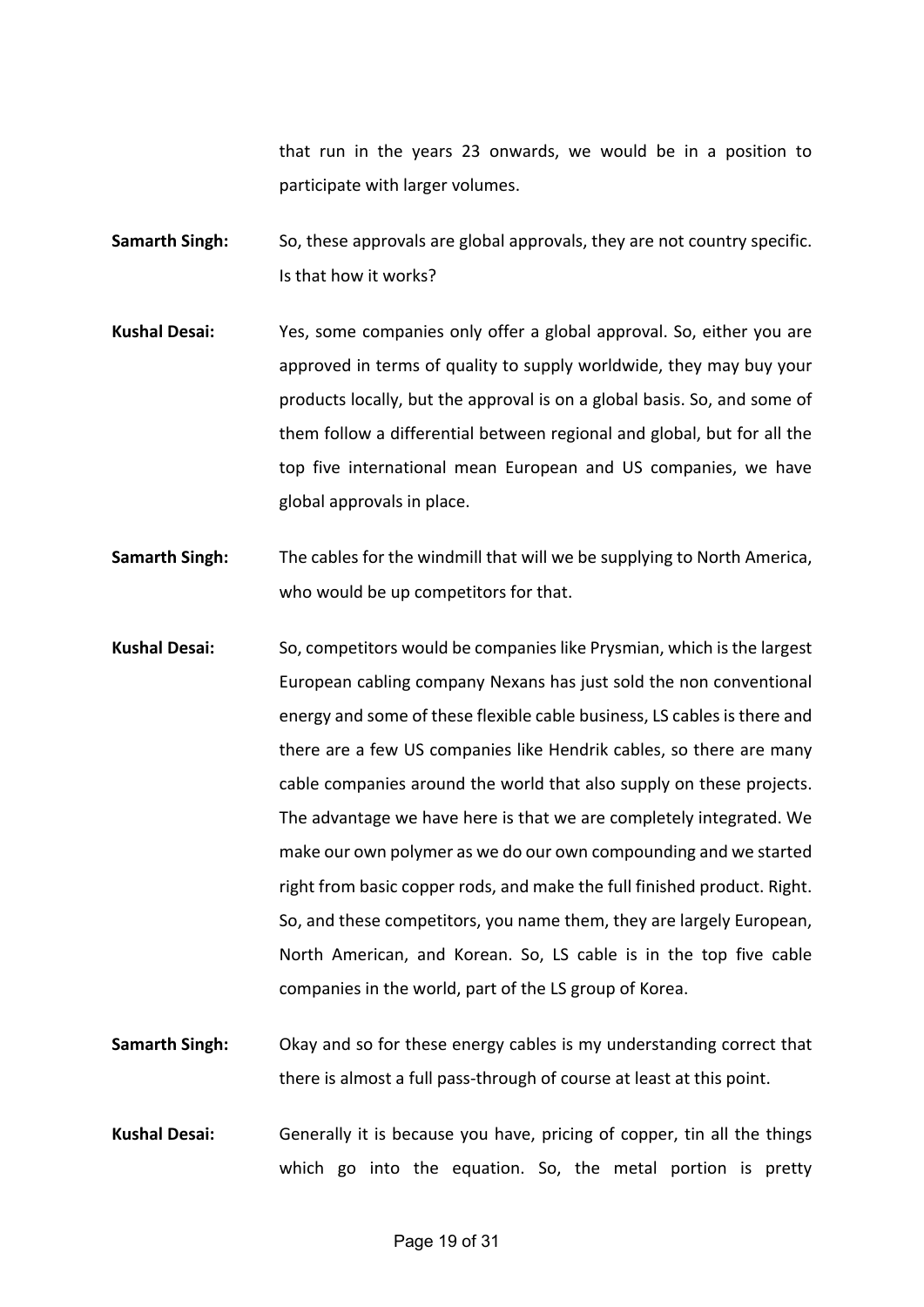straightforward. It's the polymer that requires a negotiated discussion from time to time because it is based on proprietary formulations that different companies have.

**Samarth Singh:** Right, right. Okay. So, metals, the contract itself will have a pass through.

**Kushal Desai:** Exactly and then you have periods where you can sit and then negotiate for changes and other costs.

**Samarth Singh:** So, a lot of these European competitors of yours in the space, I am assuming with sanctions on Russia will have some sort of increase costs in obtaining aluminum and Copper, so, would that benefit us in any way.

**Kushal Desai:** In fact, involving just the metal, where conversion costs have increased very substantially, because producing a windmill cable consumes a lot of power given that the compounding and there are so many different manufacturing steps before you make a finished product and it is reasonably power intensive. So, utility costs in Europe have increased substantially. So, I think, sitting here in India, we are in a relatively sweet spot. In fact, the dampener today is freight. But as Chaitanya has mentioned earlier in the call, we have seen freight rates have stabilized and if some of the consumer products which has been going from China and other parts getting imported into these into Europe and the US, if that starts tapering off, then we could see maybe freights coming off a little bit, not substantially but may see it coming off. So, once the pricing becomes steady, then an overseas supplier like us are also able to provide more stable pricing. So, we see actually us being a relatively sweet spot as we get into the next two, three years.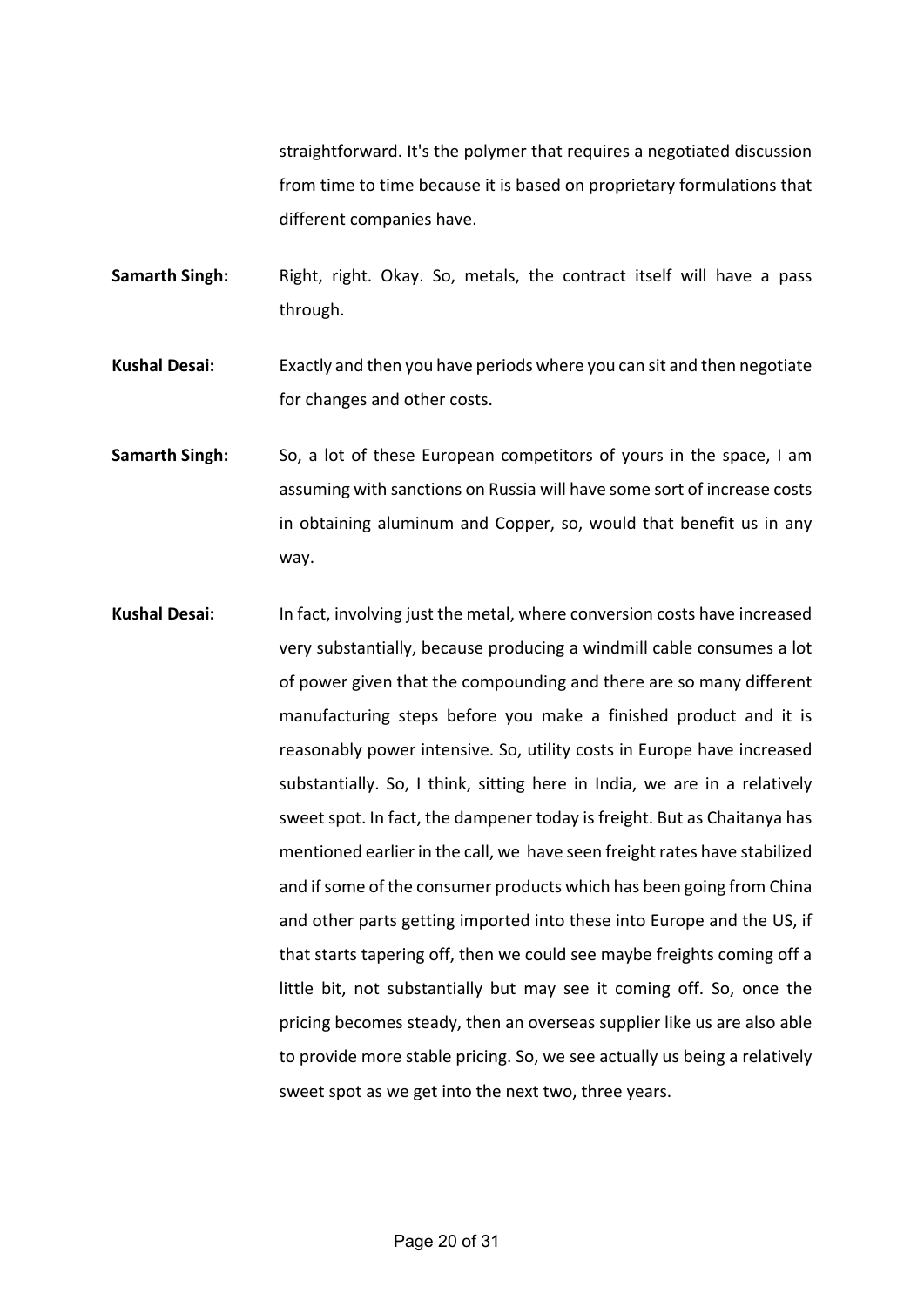- **Samarth Singh:** Right. No, I agree, I just do more questions on the same topic. If a wind power turbine is repowered with a more efficient higher capacity turbine than is there any additional cable usage that comes into play.
- **Kushal Desai:**  So, what is happening is that as you go with a larger size turbine, the height of the tower increases and as a consequence, the length of the cable that you use within the tower also changes. Secondly, the design of the cable changes because when you go from a 1.5 megawatt to a 5 megawatt, basically, there is a transformer that is connected to where the blades are and so the amount of power that you need to then bring down through the shaft is also higher. So, bigger turbine automatically more complex and larger the amount of cable.
- **Samarth Singh:** And we would be supplying to the bigger turbines as well.
- Kushal Desai: Right. So, we have got approvals that go up to now 5 megawatts.
- **Samarth Singh:** Okay and last question from my side, do we, I guess we are doing this CAPEX for North America. But you said the rules are global. So, I mean I think there is the German Renewable Energy Act, which is supposed to have 10 gigawatts of annual onshore wind additions by 2025 in Germany. So, would we have any exposure to that?
- Kushal Desai: So, these approvals and all I mean, the product is not just going to North America, what I mentioned earlier was that we are seeing currently a growth in the export order book to North America, but two of the largest companies that we are hoping to service are based in Europe, which is Vestas sort of Denmark and Siemens Gamesa, which is out of Spain, so the windmill cables will go to Europe and the US and in fact, some of the manufacturing or assembly operations which are in Asia, also. There is a separate set of UL cables, which are going into the United States today and that business we see growing substantially in this FY23 compared to. It all started in FY22. So, we see a full year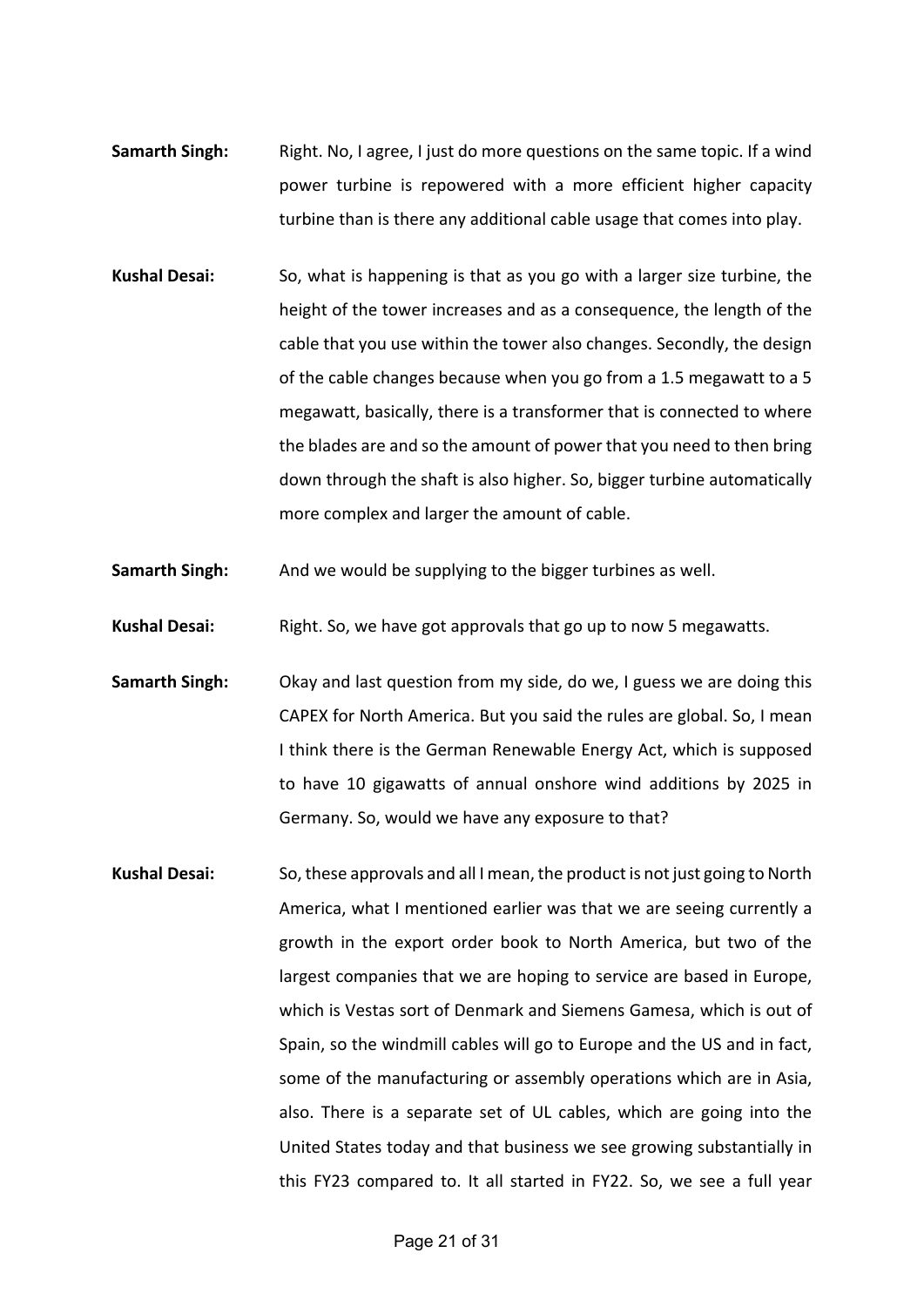impact on that in FY23 and hopefully carry forward into the next year also.

**Samarth Singh:**  Okay, and then hopefully, we start seeing these this European orders coming in later in our order book.

**Kushal Desai:**  Absolutely.

**Moderator:** Thank you. Our next question comes from the line of Himanshu Upadhyay with O3 Capital. Please go ahead.

- **Himanshu Upadhyay :** I had a very basic question see its CAPEX which is happening on the renewables and we expected significant CAPEX on renewables across the globe, would it not mean that it will also lead to higher CAPEX on transmission and distribution because the generation has become far more fragmented and multiple sources of power will be there rather than the traditional power plants, which used to be large single source 500 megawatt gigawatt type of power plants, small small various number of generator stations. So, and even in case of us when we are saying that renewables will play a bigger role, so, would you expect the other businesses of conductors and transformer oils also should be benefiting in a similar proportion or just because we are we were not present in cables and hence cable can be a greater growth driver, but for the industry's growth these two other segments will also be equally good.
- **Kushal Desai:**  So, let me let Chaitanya can actually answer that in more detail. But absolutely the other segments will also grow. In the case of conductors, you need conductors to evacuate power from any of these locations. So, Chaitanya maybe you can answer that question more specifically.
- **Chaitanya Desai:** So, the places where the renewable energy is being set up are different from the traditional places where the thermal power is to get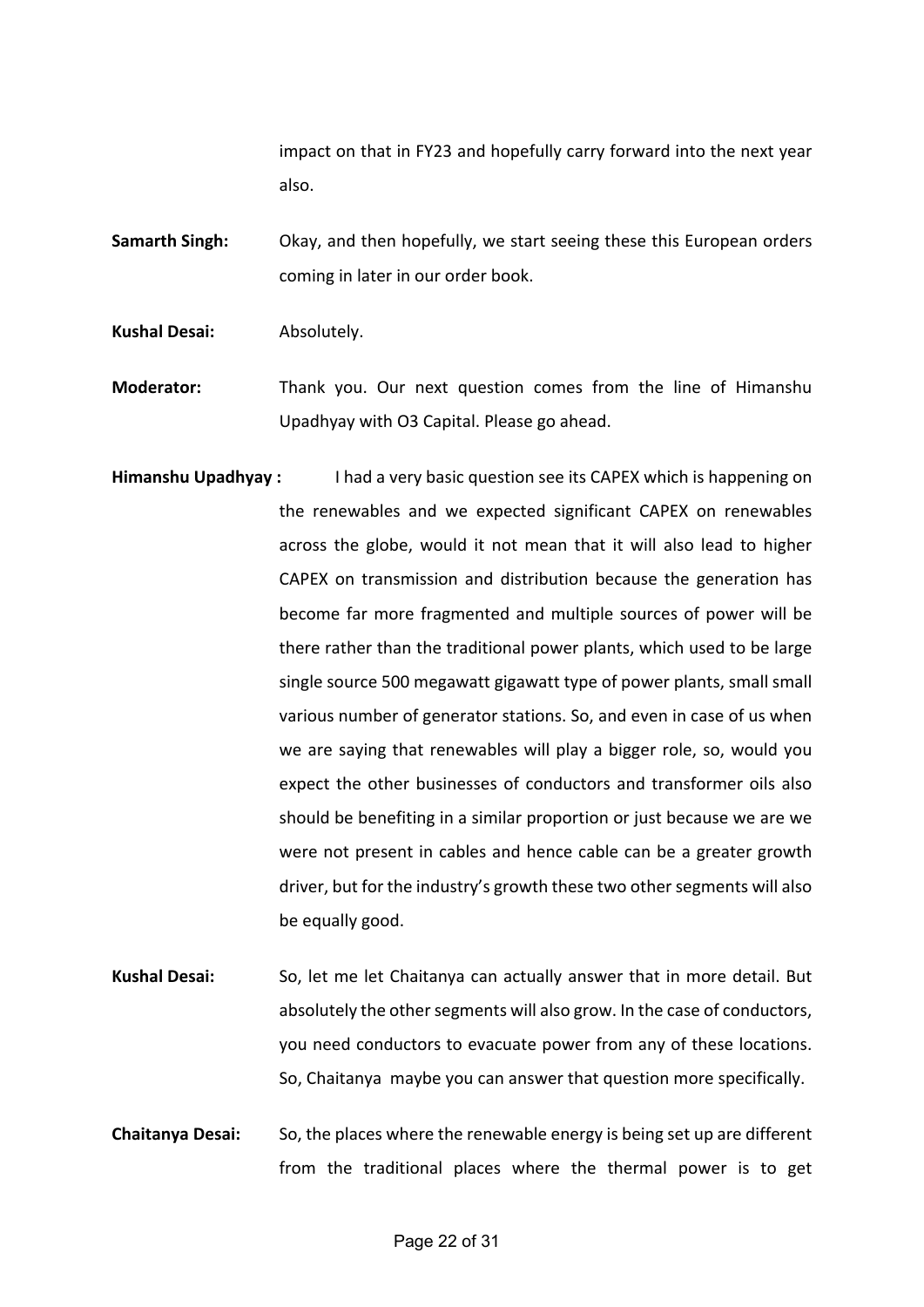generated. So, it is all over the place where there is a coastal area or in some cases where there is a more desert more solar availability. So, accordingly there is a lot more robustness of the transmission and distribution system required when we have the renewable energy because for part of the day the power flow would be from one direction to the other and it is possible that for the in the night hours or in the monsoon season the power flow may be the other way. So, the type of transmission and distribution requirements is also a little different in terms of the robustness and also in terms of the multiple areas where the network has to be connected to the main grid. So, the nature of the network is a little different from the traditional what used to be there when only thermal power used to be in place in most parts of the world.

- **Himanshu Upadhyay :** So, it will also benefit our primary two businesses we have a large global presence.
- **Kushal Desai:** Yes, so, cables business actually is A. the intensity of cable consumption is much higher generally then conductors and oil. So, you will see that as infrastructure is growing, the absolute value of cables will grow at a pace which is faster than like for example, you take the Indian market, the cable business and including building wise is Rs. 60,000 crore market. So, it is 6‐7 times the size of I will not say 10 times, but about 6‐7 times the size of the conductor market. So, what you are saying is absolutely will happen, the conductor business also will grow. The oil business is directly proportional to the addition of transformers. So, as the transformation capacity is put up, it just grows linearly with that, because till date for this sort of networks, you can use anything other than oil filled transformers. With a direct proportion increase, either we will get the business or some of our competitors. We do not really sell transformers to the North American market, because North America is one of the largest producers of transformers and is sold very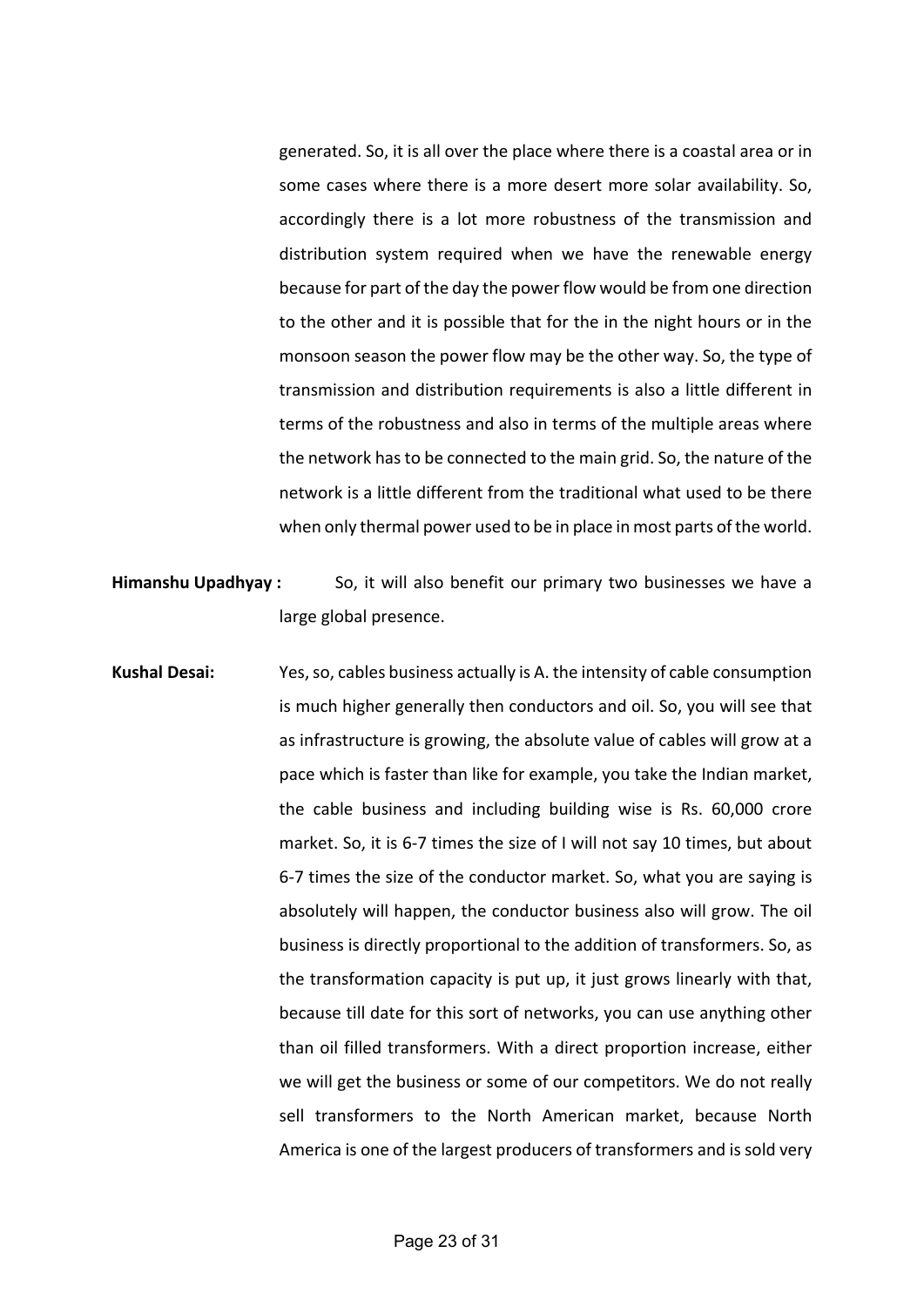domestically, but we will see the growth happening in other geographies.

- **Himanshu Upadhyay:** Okay and one more thing, in case of cables you have told us renewable cables, the requirements would be slightly more sophisticated or let's say windmill would require a higher torque with standing cables and all that stuff. But will the requirements on our cables and transformers also change something because of when you are saying that the power movement can be on both the side okay, not just at the system may have to go
- Kushal Desai: The transformers are getting redesigned, obviously there will be a larger capacity transformer that goes up in the windmill, but there is no change in the design of the oil because these are actually very small transformers compared to the really big ones which we are supplying, we go right up to transformers which are able to carry up to 1000 over 1100 kilowatts transformers So, there is no change in design of the oil it is just that the application will keep on increasing and the oil will go into those. In the case of a cable, there is a fundamental change in the cable design required because you are going from a 1.51 megawatt or 1.5 megawatt turbine to a 5 megawatt turbine. Our oil is good for handling wide ranges of megawatts

**Himanshu Upadhyay:** And the possibility also much lesser in cables versus transformer oils in North America.

**Kushal Desai:** In North America, there is a lot of infrastructure coming right now what is going in is going in also to a large extent in the building industry. So, expansion in house for housing complexes, warehouse complexes and all these things and the real infrastructure spend is still to come.

**Himanshu Upadhyay:** In case of conductors also the situation will be similar in North America like transformer oils or it will be different.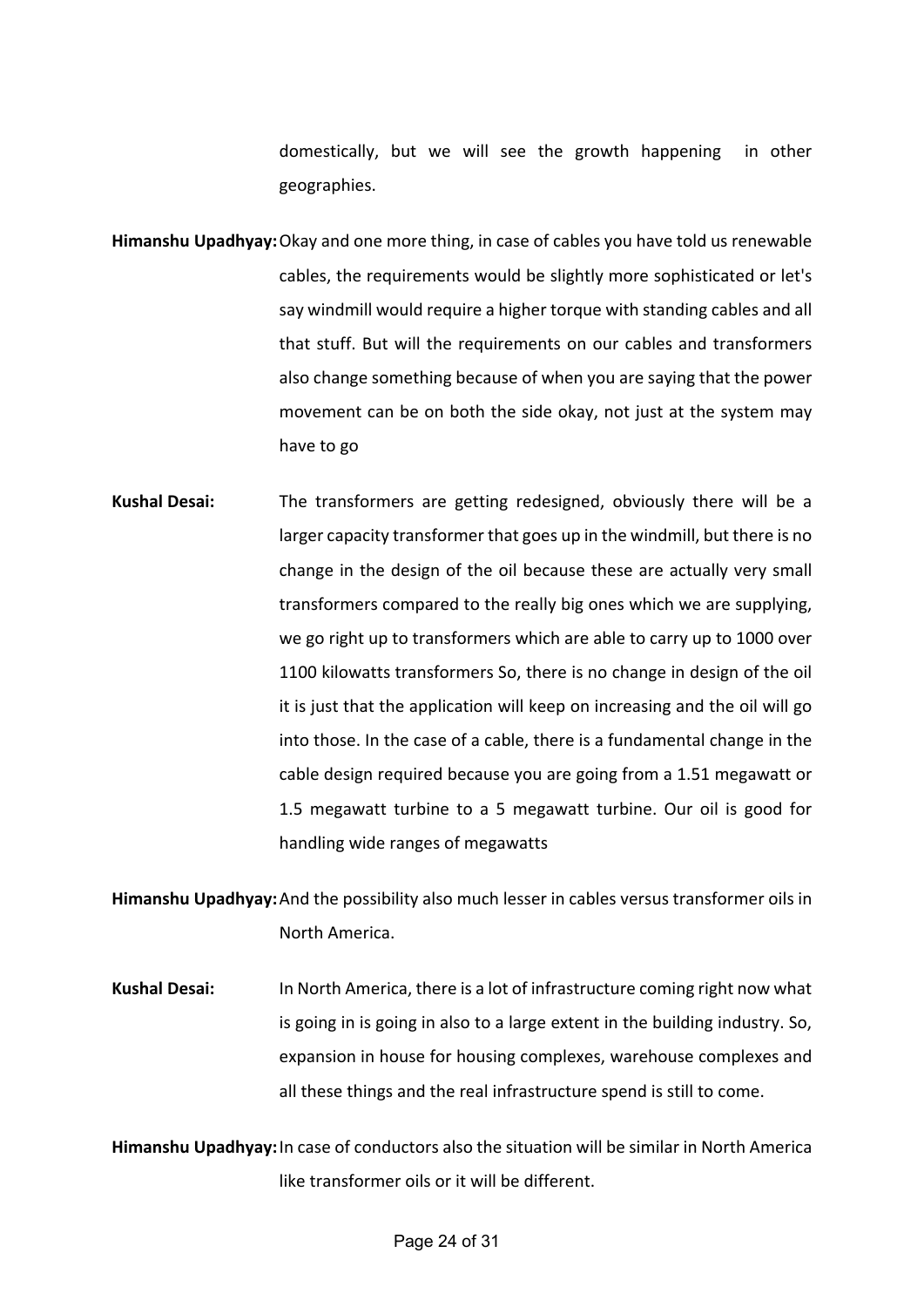- **Kushal Desai:** So, I actually wanted to add something to the previous question that in the case of the renewable energy what we are seeing is that a fair amount of new lines are also coming up with the high efficiency conductors. In the past it used to be mostly used to debottleneck certain transmission lines which are freezing the power to state capitals or important cities but now we are seeing that actually even in new lines which are getting connected from the solar power's windmills parks to the grid. That all is coming with the high efficiency conductors. So, this is the robust line that you we were talking about and in terms of the North American Market we are seeing a fair amount of new lines coming up again driven by the renewable energy one focuses that. Second there is a lot of revamping of old infrastructure because every 40‐50 years the old lines need to be kind of revamped. So, there is a lot of requirement of conductors also required on this account. These are major things which are going on there. Then of course as discussed earlier where the American market used to buy lot of conductors from China and that is now somewhat muted. So, they are giving Indian parties good chance to sell to the North American market. So, these things are helping us to drive our demand in the North American market.
- Himanshu Upadhyay: Okay and one last thing on Hamriyah the oil segment. We are working we are getting that 104% capacity utilization would be required another round of CAPEX and are the local markets doing well or the end customer for that is across the globe can you?
- **Kushal Desai:** So, we have already gone through we are in the process of completing an expansion the bottlenecking I would say in the plant which will increase the capacity by around 25% and we are in the process of just getting all the final approvals to have all those tanks etc commissioned. So, that will happen in the next couple of months. more importantly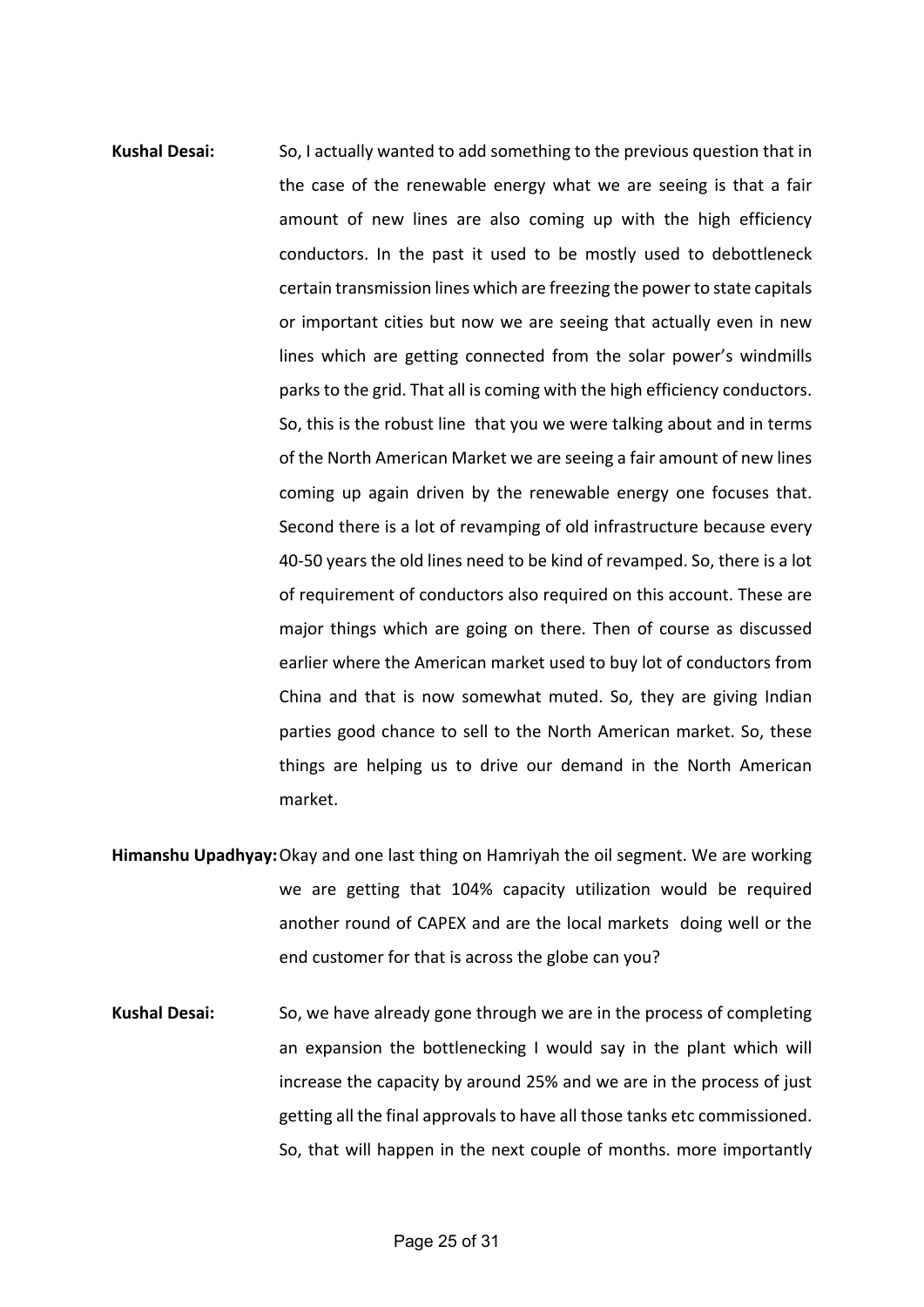your question in terms of local demand. So, the local demand actually will get stronger because it's still dependent quite a lot on the oil and gas industry. So, as the oil and gas industry prices of oil and gas increase spending that happens in the GCC and North Africa and all those areas they tend to grow. The expectation is they will be more sale happening in those areas.

- **Himanshu Upadhyay:** And the end market generally though local markets or we export from there across the globe.
- **Kushal Desai:**  So, between the two plants depending on where the logistics are the most suitable we are selling to a 125 countries between the manufacturing plant in Mumbai and the plant in Hamriyah. Obviously the Hamriyah plant caters to entire GCC and North Africa but from there we are also exporting to Australia for example because of freights are lower from there to Australia than to India. So, we use both the plants depending upon where the freight and logistics is best provided the products are made in both locations to transformer oil and the base range of white oils we make at both the plants. It's the industrial automotive and specialty products which are made on in the plant in Mumbai.
- Himanshu Upadhyay: And one last thing we were buying molten aluminum okay? For our Orissa plant okay? We believed some amount of efficiencies we can get because we don't need to recast into our conductors we have those efficiencies played out the way we were expecting those things to happen.
- **Chaitanya Desai:** Yeah it has on the contrary we have actually seen better economics because furnace oil prices have gone up. So, that extent our costs reduction compared to our competitors we are in a better situation.

**Himanshu Upadhyay:** Thank you so much and best of luck for your future.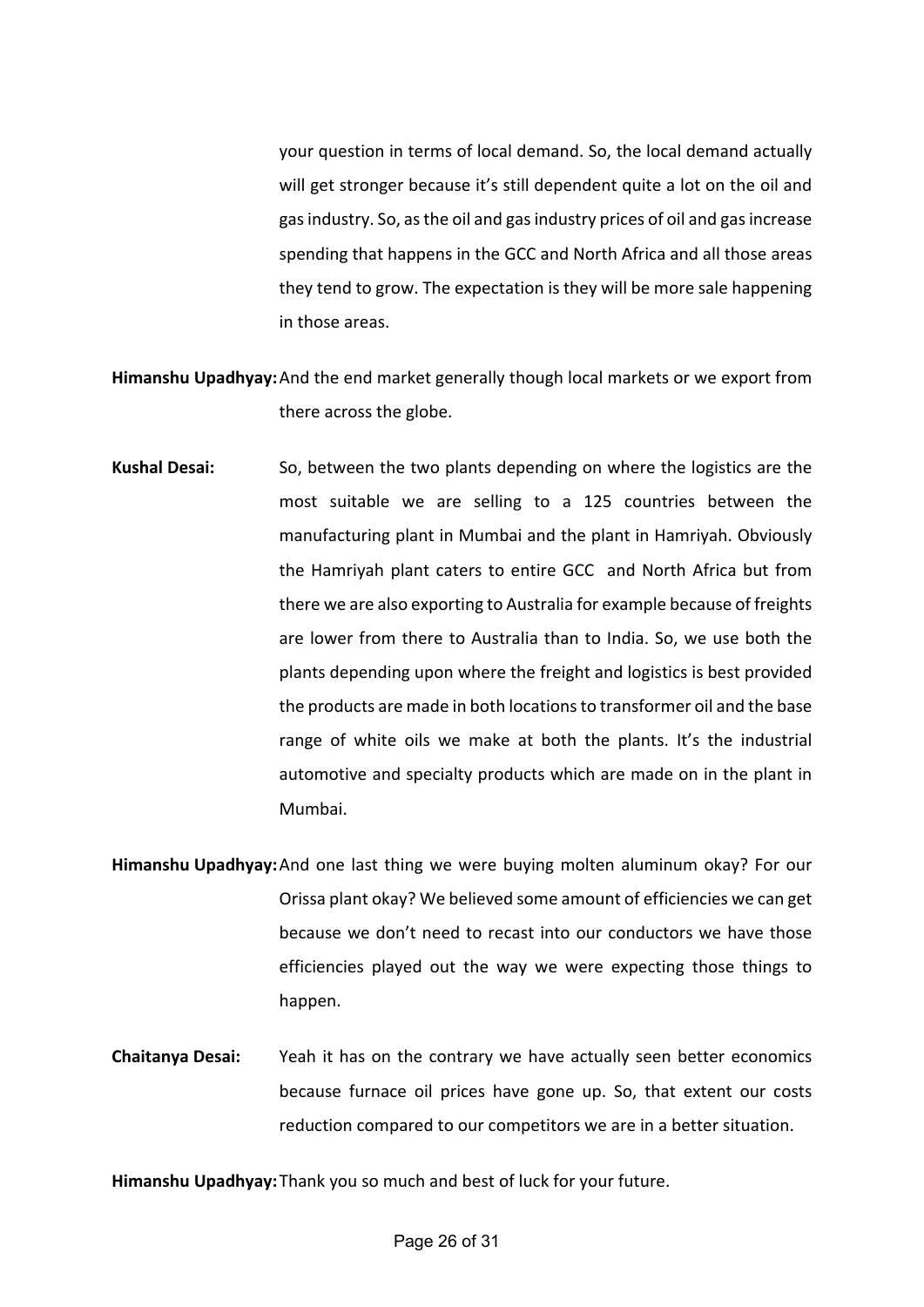## **Kushal Desai:** Yeah thanks.

**Moderator:** Thank you. Our next question comes from the line of Chethan Dhruva with RIA. Please go ahead.

- **Chethan Dhruva:** Okay. Congratulations on a good set of numbers. I just had two questions. So, you talked about this conductor EBITDA per unit volume reducing. I had the same question for your specialty oil. You mentioned that higher prices actually moderate the demand but you see the per unit EBITDA continuing for the year these levels or because I remember your earlier commentary stating that you expect EBITDA in steady states to be around 5000 I am sure it would pass steady state but some approximate indication of where you think this is headed?
- **Kushal Desai:**  Yeah so 5000 is the minimum sort of targeted EBITDA per Kl. that we are targeting that we would like to have. So, was mentioned in the commentary we are able to focus in this year on unit economics because unless you get your unit economics right there is a big jump in the price of raw materials and it is still continuing to increase. I don't think unlike in the cases of metals where it has started settling down at these levels and may actually come down a little bit from its all‐time highs. The hydrocarbon side I don't think one can comment on that basis. So, obviously our target is to get to Rs. 5000 a KL and higher because the interest component also will be a larger working capital piece given the per liter cost of any of the oils but we are little bit muted in terms of is unpredictable in terms of how the demand will get affected because in some of the products especially industrial automotive customers can increase useful life of the product and do a replacement later on. It's not going to happen in the case of transformers because transformer oil forms only 5% of the cost of the transformer. So, that will be dependent really on the expansion of the transformation capacity and number of transformers getting laid out.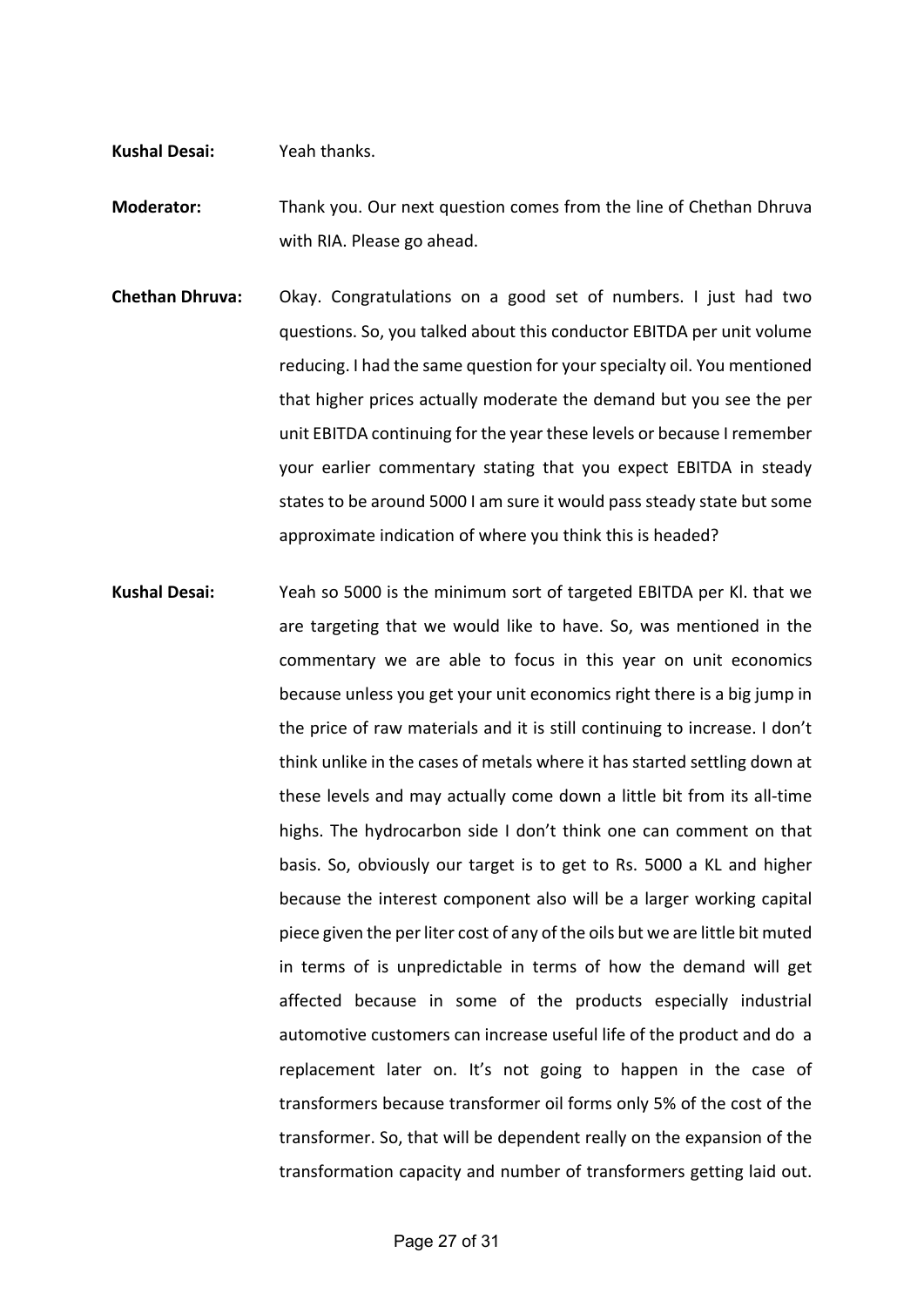Where that has been a little bit slow in India at the moment is the state governments have really not been able to keep pace with what they need. So, the centre is coming up with a whole set of new plants with strings attached. So, if that happens then again you will see a spurt taking place but otherwise for other products we don't know how demand could get affected given where these prices will finally land up. You may even see reduction in consumption of gasoline and diesel. India is still not seen the sort of increases that some of the other countries have seen but the commentary which we are hearing and you probably have access to also which is the Bloombergs in the world. It seems like even oil companies are expecting they could be an impact.

- **Chethan Dhruva:** So, do you actually foresee a potential decline in the second segment at least in terms of volume and also in terms
- **Kushal Desai:** We all mentions in our commentary saying it could happen. The good thing we have a set of three businesses here and the oil business the number are still may not we don't know that they'll be as good as what it was in the last two years which were two excellent years that we had but our cable and conductor businesses will actually kick in and if there is any slack that comes from the oil business because of the current hydrocarbon situation I think it will get more than compensated by the other two business segments. So, I think overall we'll still come out much ahead.
- **Chethan Dhruva:** Okay. Just one more question that's on my side on the CAPEX for FY23 any specific guidance here?
- **Kushal Desai:** So, the CAPEX for FY23 actually carries a significant carry forward from what was planned in the last year. So, we'll about a 130-150 crores worth of CAPEX taking place but half of it is actually carried forward from projects which we initiated the previous year because you the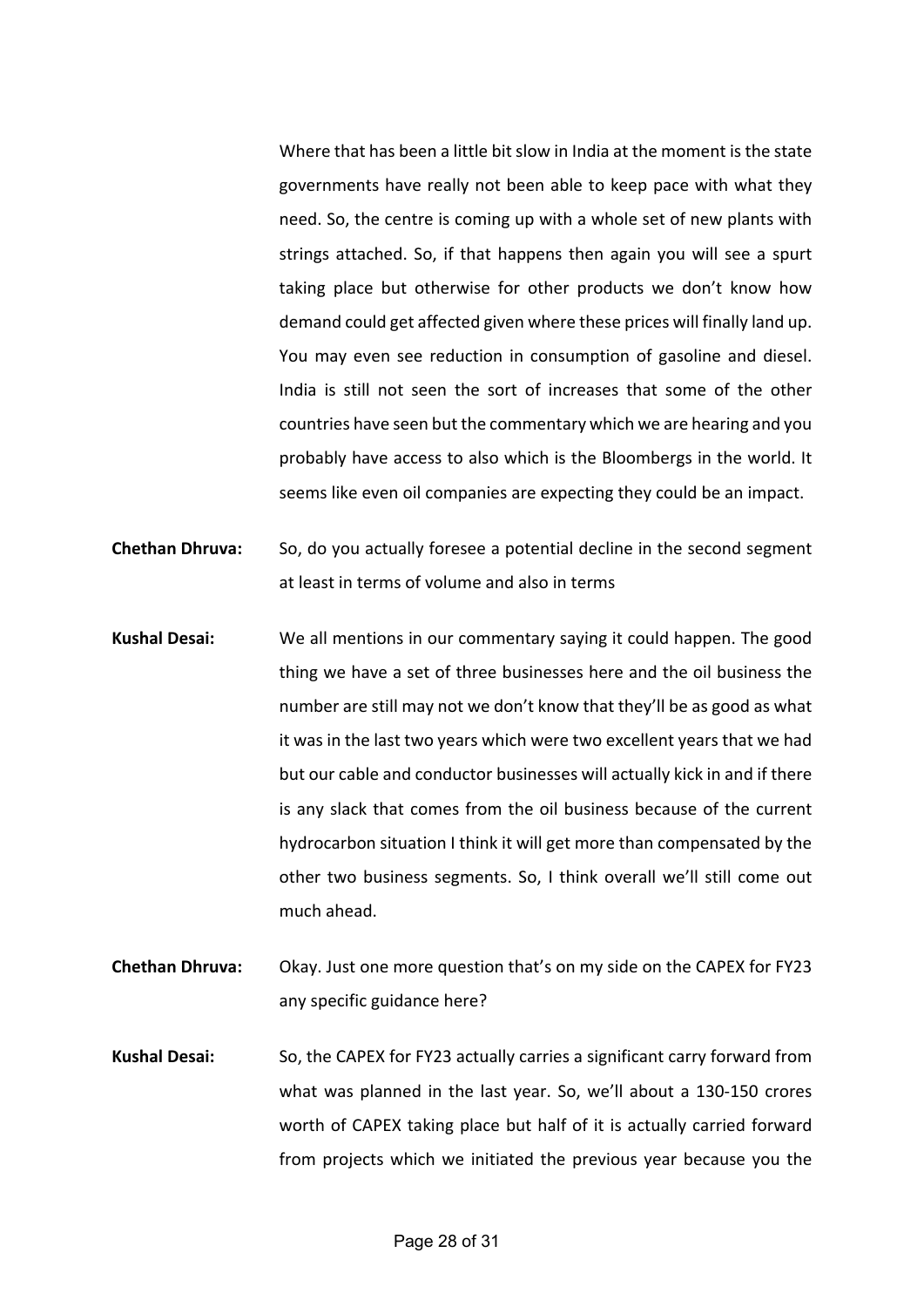production lines and things have taken little longer for delivery to take place.

**Chethan Dhruva:** Okay but totally you're looking at around 130‐140 crores in the year?

**Kushal Desai:** Yeah of which half of it about 70 odd crores is actually capital work in progress or equipments which are on its way here which are getting commissioned.

**Chethan Dhruva:** Understood. Thank you sir. I appreciate your responses and good luck for the upcoming quarter.

**Kushal Desai:** Yeah thank you.

**Moderator:** Our next question comes from the line of Nemish Shah with Emkay Investment Managers Limited. Please go ahead.

**Nemish Shah:** Thanks for this opportunity and congratulations on good set of numbers. So, I had one question on our lubricant's business. So, if you could just share your outlook strategy on that segment for us and just wanted are we winning market or winning new customers in that segment on the obsolete side?

**Kushal Desai:** So, on the  **lubricant business** side we continue to actually bid for more and more business from OEMs and on the tractor side we've added more volumes from the amalgamations group. So, that you will see more volume from amalgamations group coming up this year. So, there are two parts to it one is first fill and the other one is the aftermarket. So, we've been dropping some first fill business and focusing on the aftermarket business within the OEMs. So, we continue to see some amount of growth happening there but our sense is that lubricant demand itself will come down because the ticket size of one litre of engine oil or gear oil increases the customers tend to then run the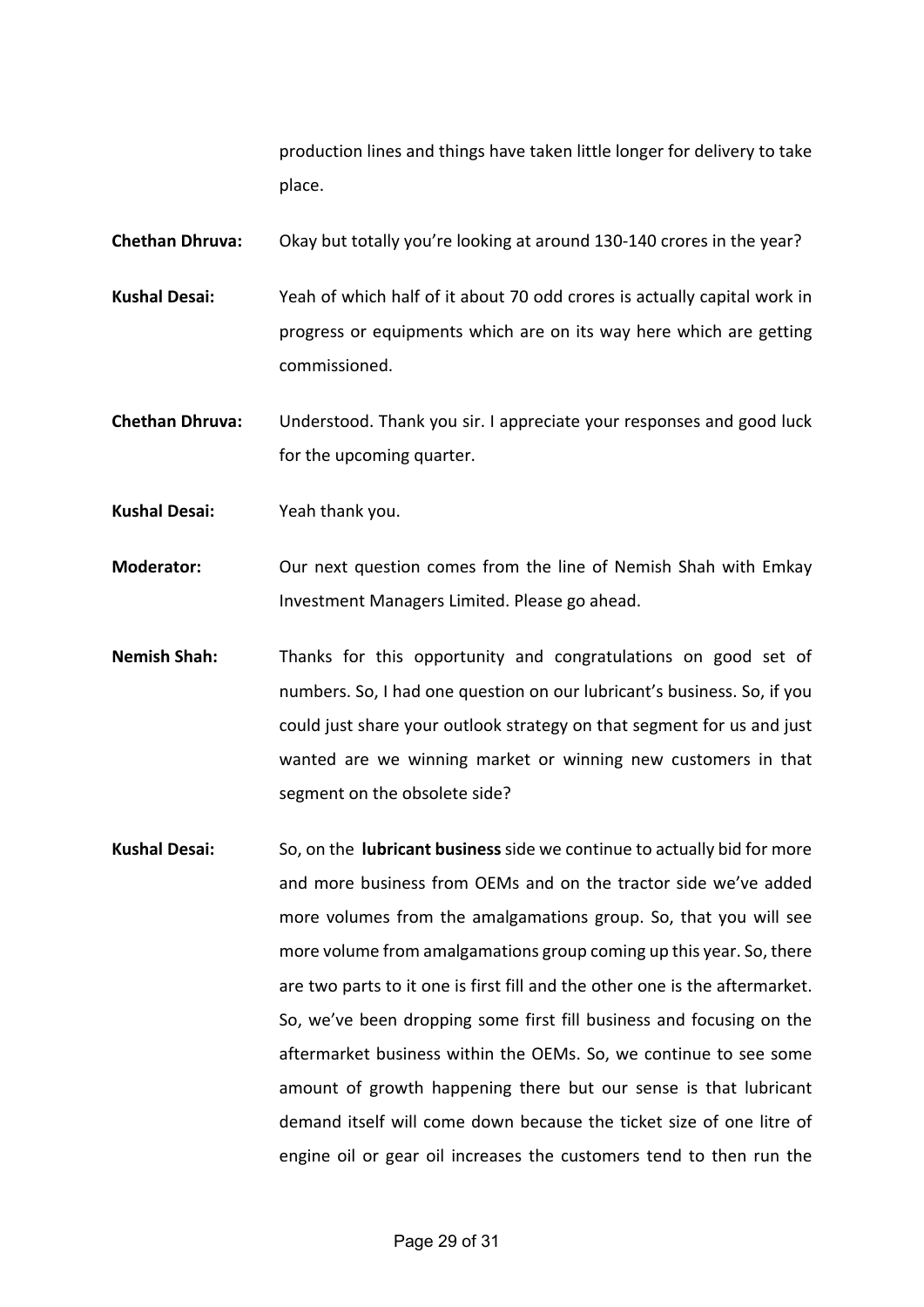change period longer before they will actually make the change. So, on the retail automotive side we don't expect any major growth to happen. Whatever growth will happen will come from network expansion which we are doing. On the other hand on the industrial oil side we have been seeing growth and this is a proxy to the industrial activity in the country. So, we had a 20% increase in volumes last year and we are targeting 10% plus increase this year on the industrial lubricant side.

- **Nemish Shah:** So, in terms of the volume mix so currently lubricants will be about 14% odd of the overall oil business. So, we expect that to improve going forward?
- **Kushal Desai:** Yes it's more than if you take the automotive and industrial put together it's a higher percentage than that. So, the lubricant revenue came in at almost 800 crores out of 3600 crore total revenue.
- **Nemish Shah:** Few bookkeeping question, if you just share the LCs for the period and the debt figures in FOREX and domestic currencies.
- **Ramesh Iyer:** Here the long-term debt stood at 253 crores. We had a cash and cash equivalent about 297 crores. There were no short-term debt. The interest‐bearing LCs in FOREX is about 1600 crores and domestic about 1200 crores
- **Nemish Shah:** Yeah that's it from my side. Thank you and all the best.
- **Kushal Desai:** Yeah okay right.
- **Moderator:** Thank you. As there are no further questions now. I would hand over the conference to the management. Please go ahead.
- **Kushal Desai:** Yes thank you everyone for taking out the time for our earnings call of FY22. Just in terms of just closing remarks we are quite optimistic as